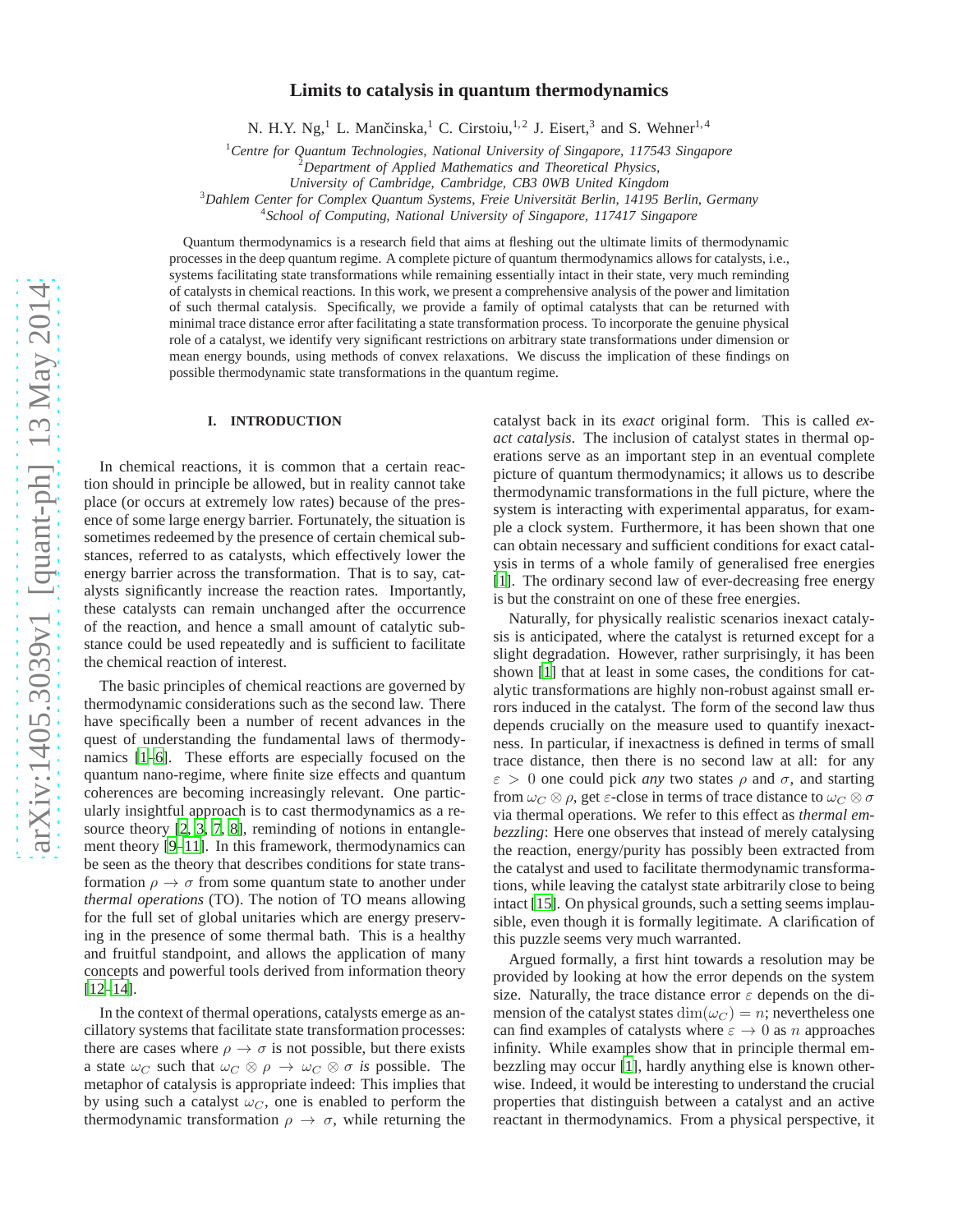seems highly desirable to understand to what the effect of embezzling can even occur for physically plausible systems.

In this work, we highlight both the power and limitations of thermal catalysis, by providing comprehensive answers to the above questions raised. Firstly, we construct a family of catalyst states depending on dimension  $n$ , which achieves the optimal trace distance error while facilitating the state transformation  $\rho \to \sigma$ , for  $\rho$  and  $\sigma$  being some arbitrary m-dimensional states. This is done for the regime where the Hamiltonians of the system and catalyst are trivial. Secondly, we show that thermal embezzling with arbitrary precision cannot happen under reasonable constraints on the catalyst. More precisely, whenever the dimension of the catalyst is bounded, we derive non-zero bounds on the trace distance error. By making use of splitting techniques to simplify the optimization problems of interest, such bounds can also be obtained when the expectation value of energy of the catalyst state is finite, for catalyst Hamiltonians with *unbounded* energy eigenvalues and a finite partition function. We hence set very strong limitations on the possibility of enlarging the set of allowed operations in quantum thermodynamics, if systems with reasonable Hamiltonians are being considered.

### **II. RESULTS**

### **A. The power of thermal embezzling**

We begin by exploring the case for vanishing, trivial Hamiltonians, where it is known that thermal embezzling can occur. This is also the simplest case of thermodynamics in resource theory [\[1](#page-17-0)], when all energy levels are fully degenerate, and the Hamiltonian is simply proportional to the identity operator. Entropy and information, instead of energy, become the main quantity that measures the usefulness of resources. In such cases, the sole conditions governing a transition from some quantum state  $\rho$  to  $\sigma$  is that the eigenvalue vector of  $\rho$ majorizes that of  $\sigma$  [\[2](#page-17-2)]. This is commonly denoted as  $\rho \succ \sigma$ . Such a condition also implies that entropy can never decrease under thermal operations [\[1\]](#page-17-0).

To investigate thermal embezzling in this setting, one asks if given fixed m, n, what is the smallest  $\varepsilon$  such that there exists a catalyst state  $\omega_C$  that satisfies

<span id="page-1-0"></span>
$$
\omega_C \otimes \frac{\mathbb{I}}{m} \succ \omega'_C \otimes |0\rangle\langle 0|, \tag{1}
$$

where the trace distance  $d(\omega_C, \omega_C')$  between the input catalyst  $\omega_C$  and output catalyst  $\omega'_C$  is not greater than  $\varepsilon$ . This trace distance is used as a measure of catalytic error throughout our analysis. If some catalyst pair  $(\omega_C, \omega_C')$  satisfies condition Eq. [\(1\)](#page-1-0) with trace distance  $\varepsilon$ , then it also facilitates  $\omega_C \otimes \rho \to$  $\omega'_C \otimes \sigma$  for any *m*-dimensional states  $\rho, \sigma$ . This is because a pure state majorizes any other state, while the maximally mixed state  $\mathbb{I}/m$  is majorized by any other state.

Since majorization conditions depend solely on the eigenvalues of the density matrices  $\omega_C$  and  $\omega_C'$ , one can phrase this problem of state transformation in terms of a linear minimization program over catalyst states diagonal and ordered in the



<span id="page-1-1"></span>Figure 1. The eigenvalues of our final catalyst state  $\omega'_C$  (blue) versus those of  $\tilde{\omega}_C$  proposed in Ref. [\[15\]](#page-17-10) (red, dashed), for  $m = 2$  and  $n = 8$ .

same basis (see appendix). In fact, the eigenvalues of  $\omega_C$ ,  $\omega_C'$ which give rise to optimal trace distance error can be solved by such a linear program, although these eigenvalues are nonunique. Whenever  $m \geq 2$  and  $n = m^a$  where  $a \geq 1$  is an integer, we provide an analytic construction of catalyst states, which we later show to be optimal for the state transformation in Eq. [\(1\)](#page-1-0). Let the initial catalyst state  $\omega_C = \sum_{i=1}^n \omega_i |i\rangle\langle i|$ , where  $\omega_1 = m/(1 + (m - 1)a)$ ,

$$
\omega_i = \begin{cases} \omega_1 m^{-\lceil \log_m i \rceil} & \text{if } 2 \le i \le n/m, \\ 0 & \text{if } i > n/m. \end{cases} \tag{2}
$$

Note that our catalyst state  $\omega_C$  does not have full rank, and this is crucial for the majorization condition in Eq. [\(1\)](#page-1-0) to hold, since  $\rho \succ \sigma$  implies that  $\text{rank}(\rho) \leq \text{rank}(\sigma)$ , and the joint state  $\omega'_C \otimes |0\rangle\langle 0|$  can have at most rank n. The output catalyst  $\omega'_C$  can be obtained from  $\omega_C$ , by subtracting a small value  $\varepsilon$ from the largest eigenvalue  $\omega_1$  and distributing the amount  $\varepsilon$ equally over the indices  $i > n/m$ . This brings  $\omega'_C$  to be a state of full rank  $n$ . We show that this family achieves trace distance error

<span id="page-1-2"></span>
$$
d_{m,n} = \frac{m-1}{1 + (m-1)\log_m n},
$$
\n(3)

which we prove by mathematical induction to be optimal, given fixed  $m, n$  where  $n = m^a$  (see appendix).

Figs. [1](#page-1-1) and [2](#page-2-0) compare our final catalyst state with the state

$$
\tilde{\omega}_C = \frac{1}{C(n)} \sum_{i=1}^n \frac{1}{i} |i\rangle\langle i|,\tag{4}
$$

with  $C(n) = \sum_{i=1}^{n} 1/i$  being the normalization constant. The family  $\tilde{\omega}_C$  was proposed in Ref. [\[15](#page-17-10)] for embezzling in the LOCC setting. In Fig. [3,](#page-2-1) we compare the trace distance error achieved by catalyst  $\tilde{\omega}_C$  from Ref. [\[15\]](#page-17-10) with the error achieved by our catalyst  $\omega_C$ . We see that for small dimensions, our catalyst outperforms  $\tilde{\omega}_C$ , however asymptotically the error scales with  $\log n$  for both catalysts.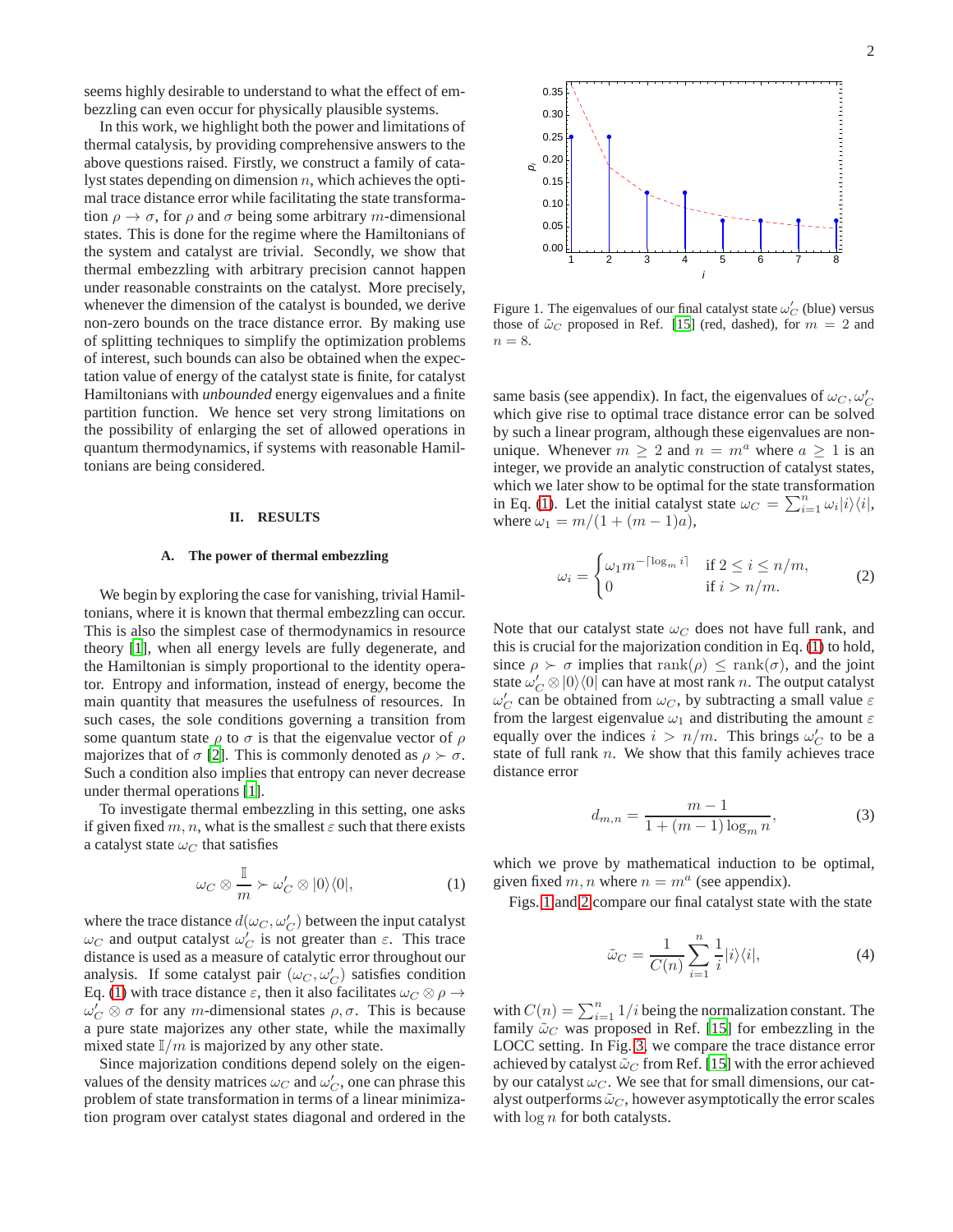

<span id="page-2-0"></span>Figure 2. The eigenvalues of our final catalyst state  $\omega'_C$  (blue) versus those of  $\tilde{\omega}_C$  proposed in Ref. [\[15\]](#page-17-10) (red, dashed), for  $m = 3$  and  $n = 27$ .



<span id="page-2-1"></span>Figure 3. The comparison of trace distance error for our state (blue, solid) and the catalyst state in Figs. [1](#page-1-1) and [2](#page-2-0) (red, dashed), for the case where  $m = 2$ .

### **B. The limits of thermal embezzling**

In this section, we are interested in finding additional physical restrictions which prevent thermal embezzling. To do so, we look at general Hamiltonians for both the system and catalyst, where the energy of the system comes into play. In [\[1](#page-17-0)], it is shown that the monotonicity of quantum Rényi divergences [\[16\]](#page-17-11) form necessary conditions for state transformations. More, precisely, for arbitrary  $\rho_S$  and  $\rho'_S$ , if  $\rho_S \to \rho'_S$ is possible via catalytic thermal operations, then for all  $\alpha \geq 0$ ,

<span id="page-2-2"></span>
$$
D_{\alpha}(\rho_S || \tau_S) \ge D_{\alpha}(\rho_S' || \tau_S)
$$
\n(5)

holds, where  $\tau_S$  is the thermal state of system S, at temperature T of the thermal bath.

Eq. [\(5\)](#page-2-2) implies that one can use the monotonicity of Rényi divergences to find lower bounds on thermal embezzling error for state transformation between arbitrary states  $\rho_S$  and  $\rho'_{S}$ . For simplicity, we present the case where  $\rho_{S}$  and  $\rho'_{S}$  are diagonal (in the energy eigenbasis of  $H<sub>S</sub>$ ). The case for arbitrary states can be treated similarly, and details are given in the appendix.

For the case where two states  $\rho$  and  $\sigma$  are diagonal, the

Rényi divergences are defined as

$$
D_{\alpha}(\rho \| \sigma) := \frac{1}{\alpha - 1} \log \sum_{i} \rho_i^{\alpha} \sigma_i^{1 - \alpha}, \tag{6}
$$

where  $\{\rho_i\}$ ,  $\{\sigma_i\}$  are the eigenvalues of  $\rho$ , and  $\sigma$ .

Again, for states  $\rho_S$  and  $\rho'_S$  diagonal, it suffices to look at a single transformation

<span id="page-2-3"></span>
$$
\omega_C \otimes \tau_S \to \omega'_C \otimes \Pi_{\text{max}}^S,\tag{7}
$$

where  $\Pi_{\max}^S = |E_{\max}^S\rangle\langle E_{\max}^S|$  is the pure energy eigenstate with energy  $E_{\text{max}}^S$ . Note that both  $\tau_S$  and  $\Pi_{\text{max}}^S$  are diagonal in the energy eigenbasis. As explained in the appendix, Eq. [\(7\)](#page-2-3) is sufficient to ensure universal thermal embezzling for aribtrary states  $\rho_S$  and  $\rho'_S$  as long as they are diagonal in the same energy eigenbasis. Similarly, one can take  $\omega_C$  and  $\omega'_C$  to be diagonal in the energy eigenbasis of  $H_C$  [\[1](#page-17-0)]. This can be written as the following minimization problem,  $\varepsilon$  being the solution of

$$
\min \quad \frac{1}{2} \|\omega_C - \omega'_C\|_1 \tag{8}
$$

s.t.  $\forall \alpha \geq 0, D_{\alpha}(\omega_C \otimes \tau_S || \tau_{CS}) \geq D_{\alpha}(\omega'_C \otimes \Pi_{\max}^S || \tau_{CS}),$  $0 \leq \omega_C, \omega'_C \leq \mathbb{I},$ 

where  $\tau_{CS} = \tau_C \otimes \tau_S$  is the thermal state of the catalyst and system. The system Hamiltonian  $H_S$  is assumed to be finite.

A straightforward relaxation of Eq. [\(8\)](#page-7-0) allows us to now consider an alternative problem for some fixed  $\alpha$ 

$$
\varepsilon_{\alpha} := \min \quad \frac{1}{2} \|\omega_C - \omega'_C\|_1 \tag{9}
$$
\n
$$
\text{s.t.} \quad D_{\alpha}(\omega_C \otimes \tau_S) \le D_{\alpha}(\omega'_C \otimes \Pi_{\text{max}}^S) \|\tau_{CS}),
$$
\n
$$
0 \le \omega_C, \omega'_C \le \mathbb{I}.
$$

From Ref. [\[1](#page-17-0)], we know that any  $(\omega_C, \omega_C')$  feasible for Eq. [\(8\)](#page-7-0) is also feasible for Eq. [\(9\)](#page-7-1). Therefore, for any  $\alpha \geq 0, \varepsilon \geq \varepsilon_{\alpha}$ . By choosing  $\alpha$  one can arrive at much simpler optimization problems, that provide lower bounds for the trace distance error. We apply this to study two cases, detailed as below.

**1. Bounded dimension:** Consider the case where both the system  $H_S$  and catalyst Hamiltonians  $H_C$  have fixed dimensions, and denote the maximum energy eigenvalues as  $E_{\text{max}}^S$ ,  $E_{\text{max}}^C$  respectively. One sees that the solution of Eq. [\(8\)](#page-7-0) is lower bounded by Eq. [\(9\)](#page-7-1) for  $\alpha \to \infty$ . Recall that w.l.o.g. we can assume that  $\omega_C$  and  $\omega_C'$  are diagonal in the same basis, which we take to be the energy eigenbasis. Eq. [\(9\)](#page-7-1) can be rewritten as

$$
\varepsilon_{\infty} = \min \quad \frac{1}{2} \sum_{i} |\omega_{i} - \omega'_{i}| \tag{10}
$$
\n
$$
\text{s.t.} \quad \max_{i} \frac{\omega_{i}}{\tau_{i}} \ge \frac{Z_{S}}{e^{-\beta E_{\text{max}}^{S}}} \max_{i} \frac{\omega'_{i}}{\tau_{i}},
$$
\n
$$
\sum_{i} \omega_{i} = \sum_{i} \omega'_{i} = 1,
$$

where  $\tau_i = Z_C^{-1} e^{-\beta E_i^C}$  are the probabilities defined by the thermal state of the catalyst Hamiltonian, and  $Z_C$  is the partition function of the catalyst system. To solve this problem,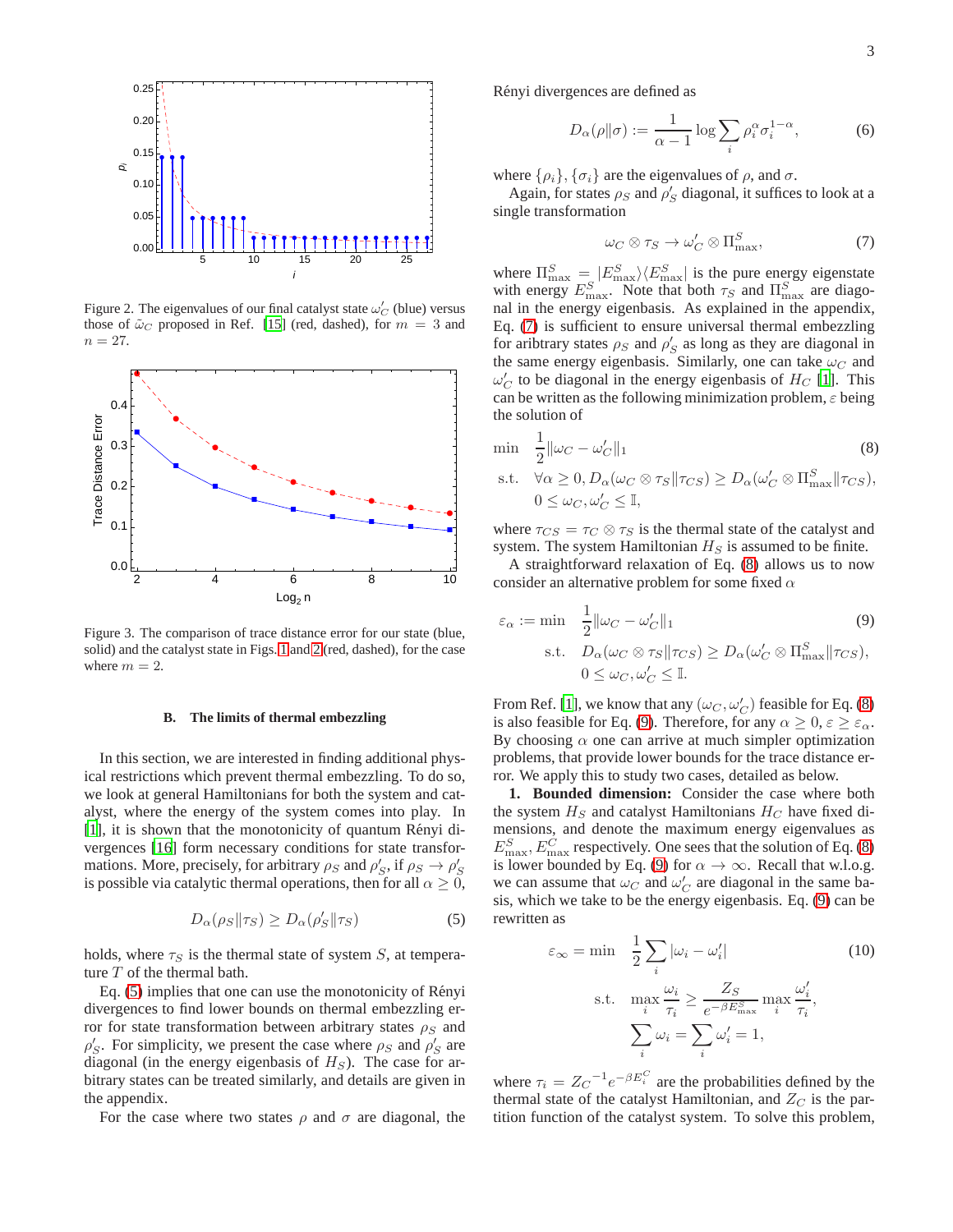we note that the optimal strategy to maximize the quantity  $\max_i \frac{\omega_i}{\tau_i}$  within the  $\varepsilon$ -ball of  $\omega'_C$  is to increase one of the eigenvalues by  $\varepsilon$ , so that the quantity  $\max_i(\omega_i + \varepsilon)/\tau_i$  is maximized. With further details in the appendix, we show that the trace distance error can therefore be lower-bounded by

$$
d_{\rm opt}(H_S, H_C) \ge \left(\frac{Z_S}{e^{-\beta E_{\rm max}^S}} - 1\right) \frac{e^{-\beta E_{\rm max}^C}}{Z_C},\tag{11}
$$

where  $Z_s, Z_c$  are the partition functions of the system and catalyst.

Although this bound is valid for arbitrary finite-dimensional Hamiltonians, it is not tight. Indeed, in the case of trivial Hamiltonians where all states have constant energy value, normalized to 0, the partition functions  $Z_S$ ,  $Z_C$  reduce to the dimension  $m, n$  of the system and catalyst. This bound then yields  $d_{\text{opt}}(\mathbf{0}_S, \mathbf{0}_C) \ge (m-1)/n$ , which is much weaker than the optimal trace distance we derived in Eq. [\(3\)](#page-1-2).

**2. Hamiltonians with unbounded energy levels:** A more general result holds for unbounded dimension and energy levels where the partition function  $Z_C$  is finite. More precisely, for such cases, we show that setting an upper bound on the average energy of the catalyst state limits thermal embezzling.

Let us now explain the proof of our results. Consider some  $H_C$  with unbounded energy levels  $\{E_j^C\}$ . For simplicity, we restrict ourselves to the case where the catalyst states are diagonal in the energy eigenbasis, and assume the system Hamiltonian to be trivial with dimension  $m = 2$ . A more general derivation involving arbitrary system Hamiltonians may be found in the appendix.

*A) Formulation of the problem:* Consider the minimization of catalytic error under the relaxed constraint that monotonicity for the  $\alpha$ -Rényi divergence is satisfied. Using Eq. [\(9\)](#page-7-1) with  $\alpha = 1/2$ , by substituting  $H_S = 0_S$ , the first constraint can be simplified as follows

$$
D_{1/2} \Big(\omega_C \otimes \frac{\mathbb{I}}{2} \| \tau_C \otimes \frac{\mathbb{I}}{2} \Big) \ge D_{1/2} \Big(\omega'_C \otimes |0\rangle\langle 0| \| \tau_C \otimes \frac{\mathbb{I}}{2} \Big),
$$
  
\n
$$
D_{1/2} (\omega_C \| \tau_C) \ge D_{1/2} (\omega'_C \| \tau_C) + D_{1/2} \Big(|0\rangle\langle 0| \| \frac{\mathbb{I}}{2} \Big),
$$
  
\n
$$
\sqrt{2} \sum_i \omega_i^{1/2} e^{-\beta E_i^C/2} \le \sum_i \omega_i'^{1/2} e^{-\beta E_i^C/2}.
$$

Furthermore, we want that the initial catalyst state must have a expectation value of energy no larger than some finite E. In summary, we now look at the minimization of trace distance under the following constraints

$$
\min_{i} \sum_{i} |\omega_{i} - \omega'_{i}|
$$
\n
$$
\text{s.t.} \sum_{i} \sqrt{\omega'_{i}} \gamma^{E_{i}^{C}} \geq \sqrt{2} \sum_{i} \sqrt{\omega_{i}} \gamma^{E_{i}^{C}},
$$
\n
$$
\omega_{i}, \omega'_{i} \geq 0 \ \forall i, \ \sum_{i} E_{i}^{C} \omega_{i} \leq E,
$$
\n
$$
(12)
$$

where  $\gamma = e^{-\beta/2} \in (0, 1)$ . Denote the solution of this problem as  $\varepsilon$ . In the subsequent steps, our goal is to show that  $\varepsilon$  is lower bounded by a non-zero constant, by making use of techniques of convex relaxations of optimisation problems. As such, this is an intricate problem, as it is a non-convex problem both in  $\omega_i$  and  $\omega'_i$ .

*B) Splitting a relaxed minimization problem:* The key idea to proceed is to suitably split the problem into two independent optimization problems in a relaxation, which then turn out to be convex optimization problems the duals of which can be readily assessed. The starting point of this approach is rooted in the observation that for any  $\omega_i, \omega'_i \in [0, 1]$ , the following inequality holds true,

$$
{\omega'_i}^{1/2} - 2{\omega_i}^{1/2} \leq {\left| \omega'_i - \omega_i \right|}^{1/2} - {\omega_i}/3. \tag{13}
$$

Since requiring the R.H.S. of Eq. [\(13\)](#page-8-0) to be positive is a less stringent compared to the L.H.S., one can now further use it to obtain a lower bound for the minimization in Eq. [\(12\)](#page-8-1). By defining a new variable  $x_i = |\omega_i - \omega'_i|$ , we arrive at a new problem

$$
\min \sum_{i} x_{i} \qquad (14)
$$
\n
$$
\text{s.t.} \quad \sum_{i} \sqrt{x_{i}} \gamma^{E_{i}^{C}} \ge \frac{1}{3} \sum_{i} \sqrt{\omega_{i}} \gamma^{E_{i}^{C}},
$$
\n
$$
x_{i}, \omega_{i} \ge 0 \ \forall i, \ \sum_{i} E_{i}^{C} \omega_{i} \le E,
$$

the solution  $\zeta$  of which obeys  $\varepsilon \geq \zeta$ . In the next step, we will see that the relaxed problem in Eq.[\(14\)](#page-8-2) is much simpler to solve, since it can be written as two separate, independent optimization problems. One can see now that the variables  $x_i, \omega_i$  are independent from each other. This allows us to first perform a minimization of the function  $\sum_i \sqrt{\omega_i} \gamma^{E_i^C}$  for constraints involving  $\omega_i$  only.

*C) Invoking energy constraints to provide lower bound:* The energy constraint on  $\omega_C$  plays a crucial role in lower bounding the solution. Intuitively, when such a constraint is placed for some finite  $E$ , it implies that the probability of populating some relatively low energy levels *cannot* be vanishingly small. We prove this with more rigor in the appendix. Along this line of reasoning, one concludes that for the minimization

$$
\min_{i} \sum_{i} \sqrt{\omega_i} \gamma^{E_i^C} \tag{15}
$$
\n
$$
\text{s.t.} \quad \omega_i \ge 0 \ \forall i, \ \sum_{i} E_i^C \omega_i \le E,
$$

its solution  $\varepsilon_1 > 0$  has to be strictly positive. More precisely,

$$
\varepsilon_1 = \max_{W \in (0,1)} W \gamma^{E_j^C(W)},\tag{16}
$$

where  $j(W) = \min\{j : E_{j+1}^C > E/(1 - W)\}\$ . A derivation of this expression can be found in the appendix.

*D) Merging both problems:* After obtaining a lower bound for the subproblem Eq. [\(15\)](#page-8-3), we recombine the two problems into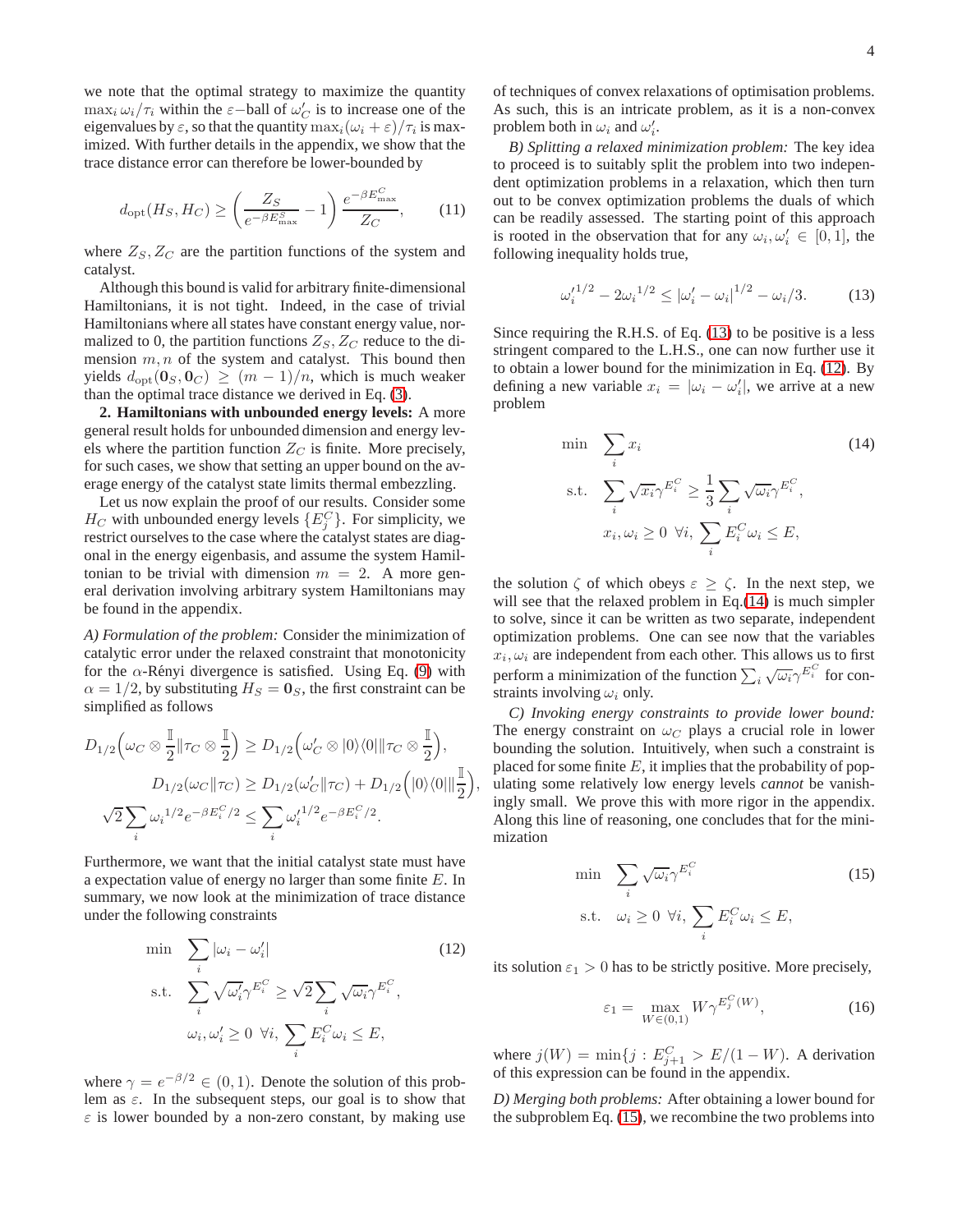Eq. [\(14\)](#page-8-2) to obtain

$$
\min_{i} \sum_{i} x_{i} \tag{17}
$$
\n
$$
\text{s.t.} \sum_{i} \sqrt{x_{i}} \gamma^{E_{i}^{C}} \ge \frac{1}{3} \varepsilon_{1},
$$
\n
$$
x_{i} \ge 0 \ \forall i.
$$

This is a quadratic optimization problem in the variables  $\sqrt{x_i}$ , hence it is easy to obtain the Lagrange dual of this problem, which takes on a very simple form

$$
\min -\frac{1}{4}\lambda^2 \sum_{i} \gamma^{2E_j^C} + \lambda \varepsilon_1
$$
\n
$$
\text{s.t.} \quad \lambda \ge 0,
$$
\n
$$
(18)
$$

involving the simple minimization of a quadratic function w.r.t.  $\lambda$ . Solving this we arrive at a lower bound

$$
\varepsilon \ge \zeta \ge \frac{1}{9} \frac{\varepsilon_1^2}{Z_C} > 0,\tag{19}
$$

where  $Z_C = \sum_i \gamma^{2E_i^C} = \sum_i e^{-\beta E_i^C}$  is the partition function of the catalyst Hamiltonian. We summarize our findings in Table [I.](#page-4-0)

| Dimension<br>Energy levels | Bounded | Unbounded                                                    |
|----------------------------|---------|--------------------------------------------------------------|
| Fully degenerate           | No      | Yes                                                          |
| <b>Bounded</b>             | No      | Probably, true at least for<br>fully degenerate Hamiltonians |
| Unbounded                  | N/A     | No, if average energy and part-<br>ition function is finite  |

<span id="page-4-0"></span>Table I. The occurance of thermal embezzling with arbitrary precision, under different settings. For regimes labeled "No", explicit bounds can be found in Eq.  $(3)$ , Eq.  $(11)$  and Eq.  $(19)$ .

## **III. DISCUSSION AND CONCLUSION**

The bounds on dimensionality are closely related to energy restrictions. While placing an upper bound on the dimension directly imply an upper bound on the average energy, the reverse statement is not generally true. However, if one restricts not only the expectation value of the energy distribution, but also restricts its variance to be finite, then this is almost equivalent to placing a dimension restriction. For example, given any non-degenerate Hamiltonian  $H_C$  with unbounded eigenvalues, consider the set of catalyst states such that the average energy and variance of a given catalyst is finite. Then by the Chebyshev inequality one can understand that this is equivalent to introducing a cut-off on the maximum energy eigenvalue (and therefore on the dimension). We note that it is easy to see that e.g. for the harmonic oscillator the variance is not always bounded whenever the mean energy is bounded.

In the case of infinite-dimensional Hamiltonians, we have also shown that for certain classes of catalyst Hamiltonians, explicit bounds can be derived on the trace distance error of a catalyst when the average energy is finite. Our results have covered a large range of Hamiltonians which are commonly found in physical systems - including the important case of the Harmonic oscillator in free systems - with the minimal assumption that partition function  $Z_C$  is finite, which holds for all systems for which the canonical ensemble is well-defined. However, we know that thermal embezzling can be arbitrarily accurate as dimension grows, at least in the simplest case of the trivial Hamiltonian. This implies that there will be specific cases of infinite-dimensional Hamiltonians where simply bounds on average energy do not give explicit bounds on thermal embezzling error. We suspect that this may be true for Hamiltonians with unbounded dimension, but upper bounded energy levels. The reason is that if dimension is unbounded, then there must exist an accumulation point in the energy spectrum. The subspace of this accumulation point will be very similar to the trivial Hamiltonian.

In summary, we have investigated the phenomenon of thermal embezzling under different physical scenarios. While one acknowledges that thermal embezzling is possible in the fully degenerate Hamiltonian case, we show that under many realistic circumstances, with physically motivated restrictions, thermal embezzling cannot happen with arbitrary accuracy. In this sense, we resolve the puzzle of thermal embezzling, hence further contributing to a complete understanding of the thermodynamic laws in the quantum world.

*Acknowledgements:* This work has been supported by the EU (RAQUEL, SIQS), the ERC (TAQ), the FQXi, and the COST network. NN, LM, CC and SW are funded by the Ministry of Education (MOE) and National Research Foundation Singapore, as well as MOE Tier 3 Grant "Random numbers from quantum processes" (MOE2012-T3-1-009).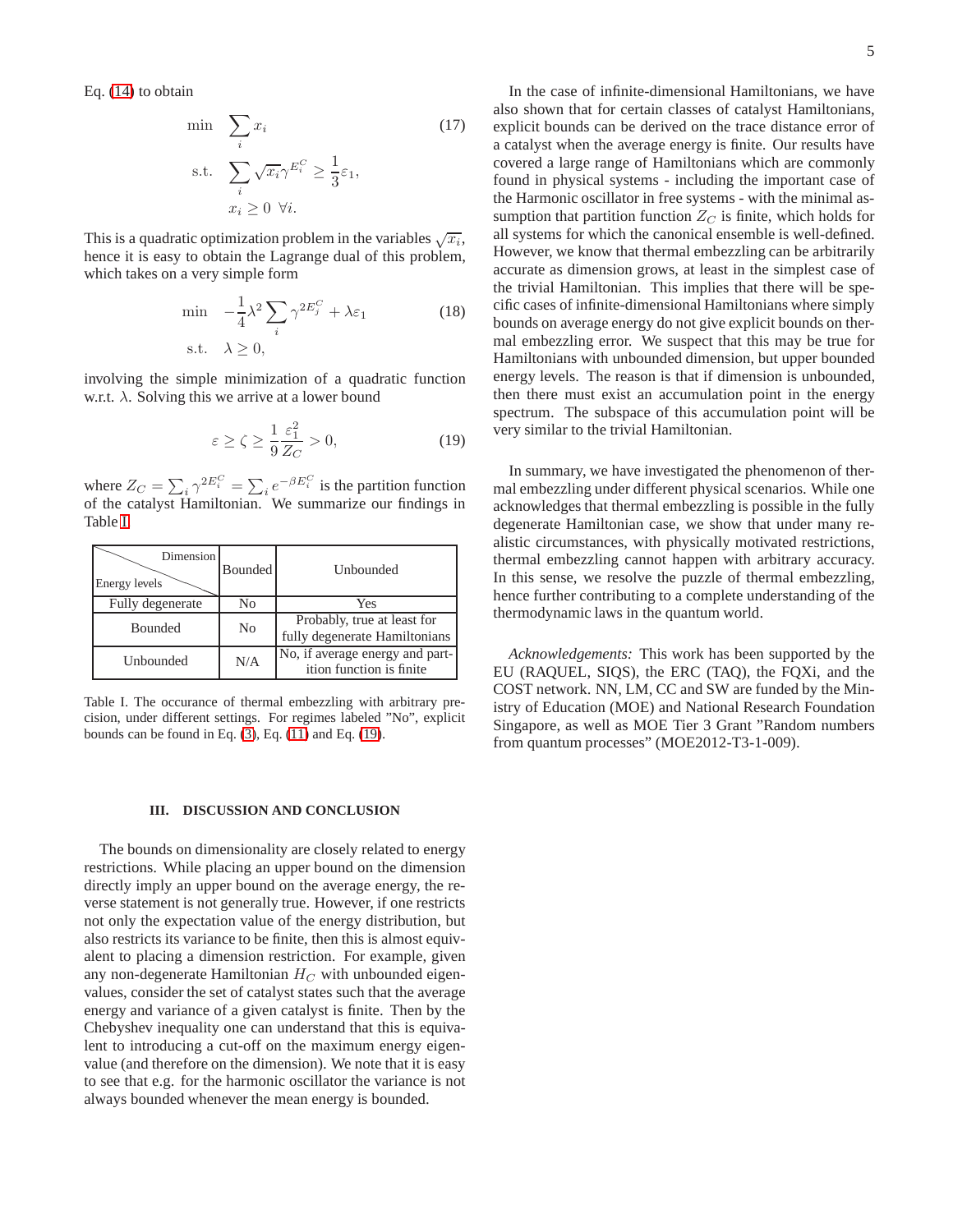## **APPENDIX**

In this appendix we fully elaborate our findings on thermal catalysis. We begin in Section [I A](#page-5-0) by explaining the similarities and subtle differences between thermal embezzling and embezzling in the LOCC setting. The Rényi divergences and their relation to thermal operations are detailed in Section [I B.](#page-6-0) Proceeding to Section [II,](#page-7-2) we focus on thermal embezzling for trivial Hamiltonians with fixed dimensions. On the one hand, we investigate the problem of finding a catalyst which allows us to perform thermal embezzling with minimum possible error in trace distance. We detail the proofs on our construction of a catalyst family (given dimension parameters for both system of interest and catalyst), and prove that our construction achieves the optimal embezzling error.

On the other, by placing restrictions on the dimension, we derive non-zero lower bounds for embezzling error, considering arbitrary system and catalyst Hamiltonians. The proofs are detailed in Section [III.](#page-11-0) Some technical background on  $\alpha$ –Rényi divergences and their relation to thermodynamic operations are given. Lastly, in Section [IV](#page-14-0) we focus on infinite-dimensional Hamiltonians, with unbounded energy levels (and finite partition function). We show that as long as the average energy of the catalyst is finite, explicit lower bounds on accuracy of embezzling can be obtained.

# **I. EMBEZZLING AND CATALYSIS**

## <span id="page-5-0"></span>**A. Thermodynamics as a resource theory**

Resource theories are frameworks useful in identifying states which are valuable, under specific classes of allowed operations and states given for free. A state is a valuable resource if one can use it to create many other states under the set of allowed operations. Thermodynamics can be viewed as a resource theory [\[2](#page-17-2), [3\]](#page-17-3), where the allowed operations are the so-called *thermal operations*. They are summarized as follows: consider a system S, given a state  $\rho_S$  and the Hamiltonian  $H_S$ , one can

- 1. for any bath system B with Hamiltonian  $H_B$ , attach any thermal state  $\tau_B = e^{-\beta H_B}/\text{tr}[e^{-\beta H_B}]$  to  $\rho_S$ , where  $\beta = 1/kT$ is the inverse temperature,
- 2. perform any unitary U over the global system SB that commutes with the total Hamiltonian, i.e.  $[U, H_S + H_B] = 0$ ,
- 3. trace out the bath B.

Recently, the framework of thermal operations have been used to prove a second law in Ref. [\[1](#page-17-0)] by including catalytic effects. This is because there exists certain states  $\rho$  and  $\sigma$  such that via thermal operations,  $\rho \to \sigma$ , but  $\rho \otimes \omega_C \to \sigma \otimes \omega_C$  for some state  $\omega_C$ . More precisely, catalytic effects can be accounted for by adding a fourth rule

4. for any catalyst system C with Hamiltonian  $H_C$ , attach any additional catalyst state  $\omega_C$ , as long as the returned state  $\omega_C'$ is  $\varepsilon$ −close to its original state  $\omega_C$ ,

to the set of allowed operations. One can now ask, given  $\rho_S$ , what are the states  $\rho'_S$  can be obtained from  $\rho_S$  under approximate *catalytic thermal operations*? More precisely, do there exist  $\omega_C$ ,  $\omega'_C$  which are  $\varepsilon$ -close to each other, such that  $\omega_C \otimes \rho_S \to$  $\omega_C' \otimes \rho_S'$  ?

Depending on  $\varepsilon$  and the measure of closeness used, the conditions for  $\rho_S \to \rho_S'$  to occur can vary. For example, if  $\varepsilon$  is required to be zero, i.e. the catalyst must be returned in its exact form, then Ref. [\[1](#page-17-0)] shows for any  $\rho_S$  and  $\rho_S'$  such that  $\rho_S \to \rho_S'$  is possible via catalytic thermal operations, a whole set of Rényi divergences must necessarily decrease. In the next Section [I B,](#page-6-0) we define the Rényi divergences and state the results of [\[1\]](#page-17-0) in detail. On the other hand, if  $\varepsilon$  is measured in terms of trace distance between the input and output catalyst only, Ref. [\[1\]](#page-17-0) also proves that for any  $\varepsilon > 0$ , the state transformation conditions are trivial, i.e. any  $\rho_S$  can be transformed to any  $\rho_S'$ . We denote thermal embezzling as the phenomenon that by requiring only the input and output catalyst to be close in terms of trace distance, one can achieve  $\rho_S \to \rho'_S$  for any  $\rho_S, \rho'_S$ .

Another well-studied example of a resource theory is entanglement theory, where the allowed operations are those that can be implemented using local operations and classical communiaction (LOCC), while free states are the set of separable states. The interconversion of resources states in entanglement theory have been studied intensively, and have also provided insight into the resource theory of thermodynamics.

Embezzling states were originally introduced for the LOCC setting in Ref. [\[15\]](#page-17-10). An entangled state  $|\nu(n)\rangle_{AB} \in \mathcal{C}^n \otimes \mathcal{C}^n$ shared between two parties  $A$  and  $B$  can be used as a resource to prepare some other state (of much smaller dimension),

$$
|\nu(n)\rangle_{AB} \to_{1-\varepsilon} |\nu(n)\rangle_{AB} |\psi\rangle_{AB}.\tag{1}
$$

The fidelity between the actual final state with  $|\nu(n)\rangle_{AB}|\psi\rangle_{AB}$  is denoted by  $1 - \varepsilon$ , which goes to 1 when n goes to infinity. This enables the approximate preparation of the state  $|\psi\rangle_{AB}$ , while the embezzling resource state is also left close to its original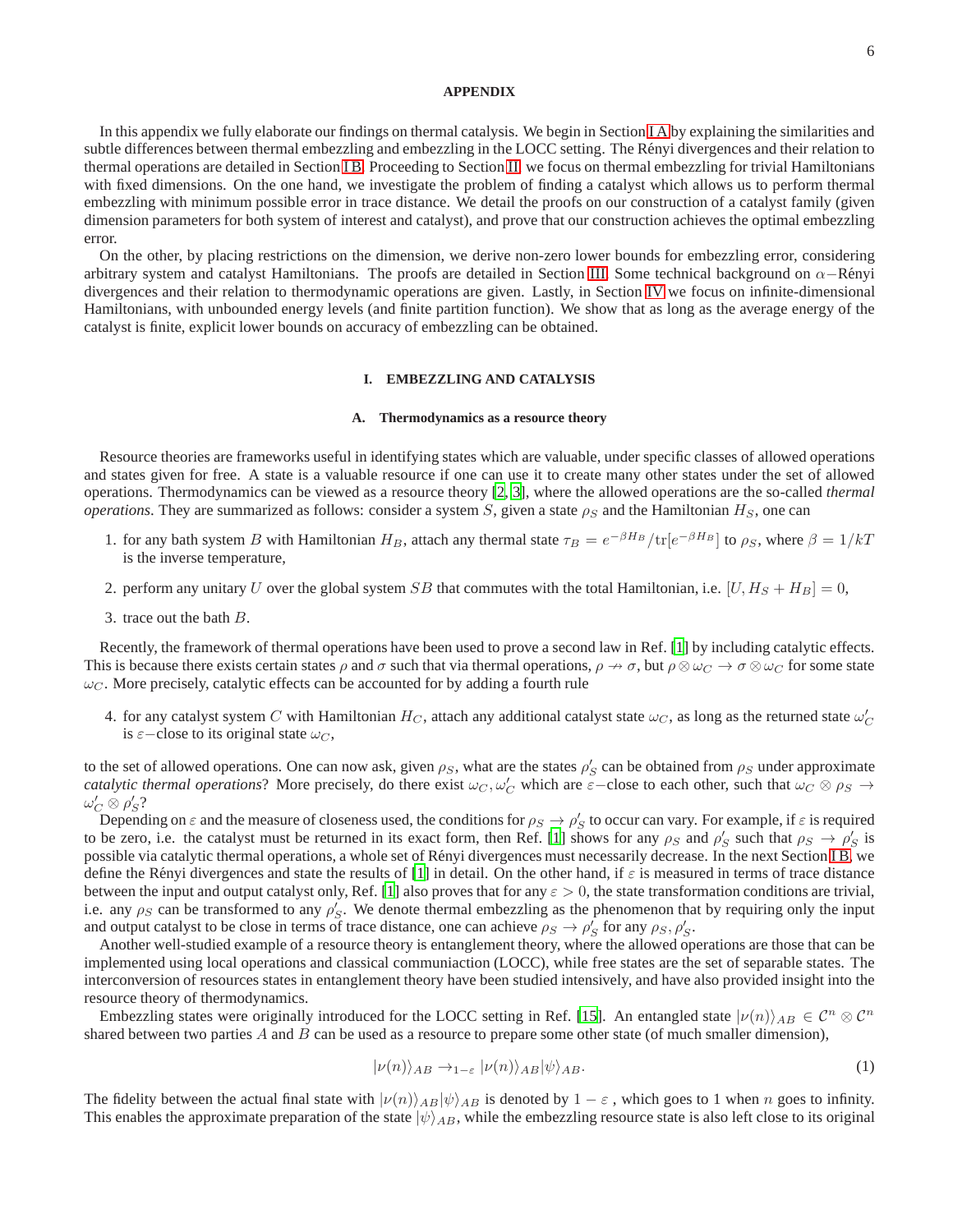state. Such a preparation can even be achieved simply via local operations (LO). The family  $|\nu(n)\rangle_{AB}$  is called a *universal embezzling state* if it enables the preparation of any  $|\psi\rangle_{AB}$ . While this seemingly violates entanglement monotonicity under LOCC operations, one quickly realises that it is really because the closeness in entanglement content of two states depend not only on the fidelity, but also the dimension. Hence entanglement is exhausted to prepare  $|\psi\rangle_{AB}$ , while  $|\nu\rangle_{AB}$  remains close to intact on the whole. However, there is also something special about embezzling states, in the sense that a maximally entangled state does not serve as a good embezzling state. In Ref. [\[11\]](#page-17-7), a comprehensive study about general characteristics of embezzling states was conducted, providing insight into the necessary structure of a state to be a good embezzler. The power of embezzling in LOCC has been applied in several areas of quantum information, such as coherent state exchange protocols [\[10\]](#page-17-12), projection games [\[17](#page-17-13)], or as a theoretical tool in proving the Quantum Reverse Shannon Theorem [\[18\]](#page-17-14).

There are some similarities between thermal embezzling and LOCC embezzling, however also many distinctive features exist. Most significantly, in thermodynamical systems, the Hamiltonian which determines the evolution of the system plays an important role in state conversion conditions [\[19](#page-17-15)]. This feature is absent in LOCC embezzling. We summarize the similarities and differences of LOCC and thermal embezzling in Table [II.](#page-6-1)

|                             | <b>LOCC</b> embezzling                                                                | <b>Thermal embezzling</b>       |  |
|-----------------------------|---------------------------------------------------------------------------------------|---------------------------------|--|
| State conversion conditions | Related to majorization                                                               |                                 |  |
| Phenomena                   | The usage of a catalyst state of large dimension/energy while tolerating slight       |                                 |  |
|                             | degradation allows the preparation of any desired target state to arbitrary precision |                                 |  |
| Hamiltonians                | Not of interest                                                                       | Of much physical significance   |  |
| <b>States</b>               | Pure, multipartite states                                                             | Mixed states in general         |  |
| Commonly used               | Fidelity of global state                                                              | Trace distance between          |  |
| measure of closeness        | (system and embezzling state)                                                         | input and output catalyst state |  |
| Allowed operations          | LOCC/LO operations                                                                    | Catalytic thermal operations    |  |
| Accuracy limited by         | Dimension                                                                             | Dimension and energy            |  |

<span id="page-6-1"></span>Table II. An overview of differences between LOCC and thermal embezzling.

#### <span id="page-6-0"></span>**B. Renyi divergences as thermal monotones ´**

In this section we detail the conditions for state transformation under catalytic thermal operations, which are closely related to the Rényi divergences. The simplest case of catalytic thermal operations is when all Hamiltonians  $H_S, H_C$  are trivial. For arbitrary states  $\rho$  and  $\sigma$ ,  $\rho \to \sigma$  is possible if and only if  $\rho \succ \sigma$  [\[2\]](#page-17-2). In the case where  $H_S$  or  $H_C$  are generally non-trivial, state conversion conditions are affected by the involved Hamiltonians. More precisely, instead of majorization, we need to consider the monotonicity of R´enyi divergences as a (necessary) condition for state transformations. These conditions are used later in Sections [III](#page-11-0) an[dIV](#page-14-0) to investigate the limits of thermal embezzling. Let us first define these quantities in Definition [I.1.](#page-6-2)

<span id="page-6-2"></span>**Definition I.1** (Rényi divergences [\[16\]](#page-17-11)). *Given arbitrary states*  $\rho, \sigma \geq 0$ *, for*  $\alpha \in [0, \infty]$ *, the Rényi divergence of*  $\rho$  *relative to*  $\sigma$ *is defined as*

$$
D_{\alpha}(\rho \|\sigma) := \frac{1}{\alpha - 1} \log \left[ \text{tr} \left( \rho^{\frac{1 - \alpha}{2\alpha}} \sigma \rho^{\frac{1 - \alpha}{2\alpha}} \right)^{\alpha} \right]
$$
 (2)

*For*  $\rho$ ,  $\sigma$  *diagonal in the same basis, let*  $p = (p_1, p_2, ..., p_n)$  *and*  $q = (q_1, q_2, ..., q_n)$  *denote the eigenvalue vectors of the*  $\rho$ ,  $\sigma$ *respectively. Then the Renyi divergences reduce to the form ´*

$$
D_{\alpha}(\rho \| \sigma) = D_{\alpha}(p \| q) := \frac{1}{\alpha - 1} \log \sum_{i}^{n} p_i^{\alpha} q_i^{1 - \alpha}.
$$
\n(3)

It has been shown that the quantities  $D_{\alpha}(\rho||\tau)$  are thermal monotones, where  $\tau$  is the thermal state of the system of interest. Intuitively, this implies that thermal operations can only bring the system of interest closer to its thermal state with the same temperature  $T$  as the bath. We detail this in the following Lemma [I.2.](#page-6-3)

<span id="page-6-3"></span>**Lemma I.2** (Monotonicity under thermal operations [\[1\]](#page-17-0)). *Given some Hamiltonian H<sub>A</sub>, consider arbitrary states*  $\rho_A$ ,  $\rho'_A$ , where  $\rho_A \to \rho'_A$  is possible via catalytic thermal operations. Denote by  $\tau_A$  the thermal state of system A. Then for any  $\alpha \in [0,\infty)$ ,

<span id="page-6-4"></span>
$$
D_{\alpha}(\rho_A \| \tau_A) \ge D_{\alpha}(\rho'_A \| \tau_A). \tag{4}
$$

*Furthermore, for any*  $\rho_A$ ,  $\rho'_A$  diagonal in  $H_A$ , if Eq. [\(4\)](#page-6-4) holds for all  $\alpha \geq 0$ , then  $\rho_A \to \rho'_A$  is possible via catalytic thermal *operations.*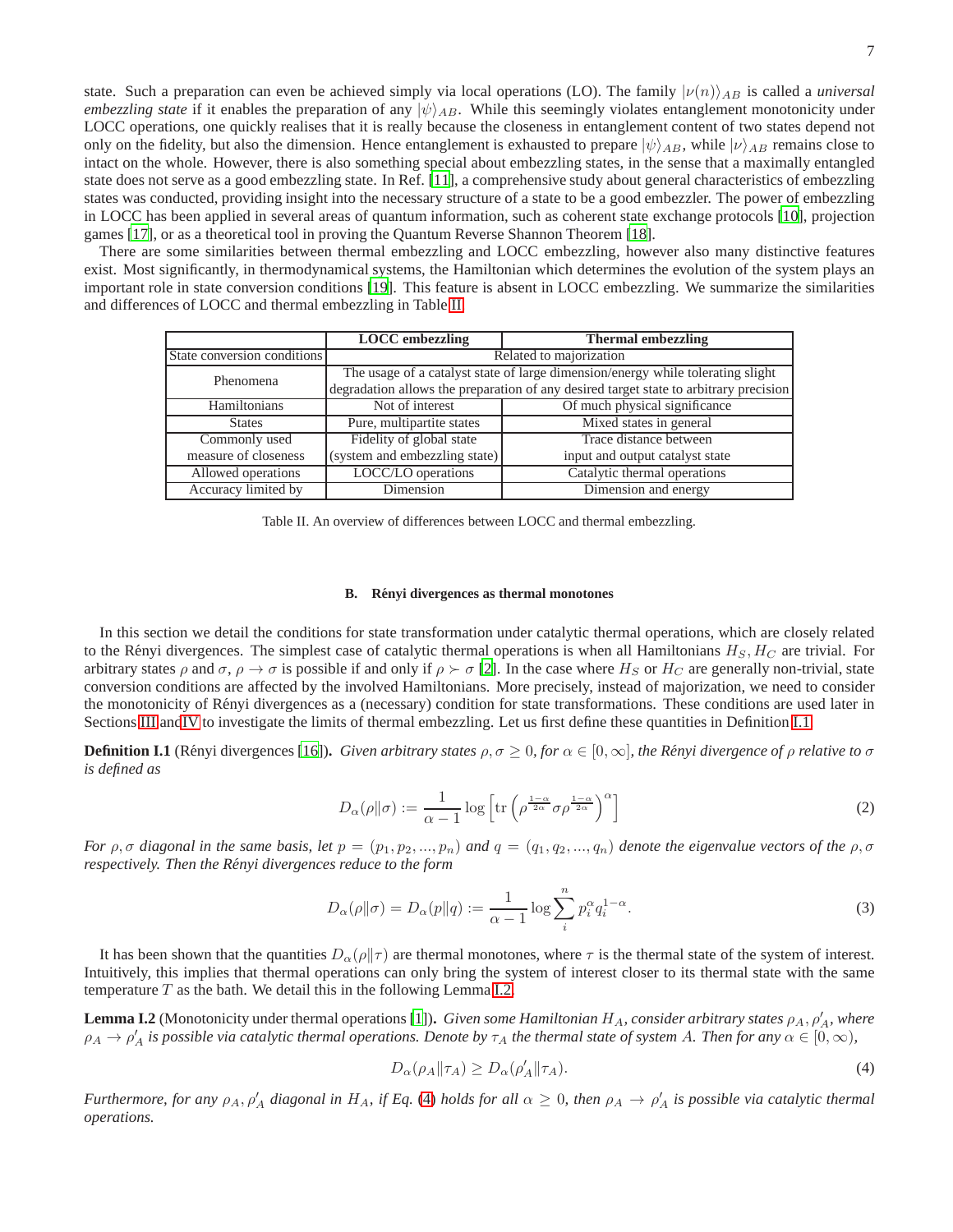口

In essence, Lemma [4](#page-6-4) implies that the monotonicity of Rényi divergences are necessary conditions for arbitrary state transformation, and for the case of states diagonal (in the energy eigenbasis), they are also sufficient. Let us also use a notation which was introduced in [\[19](#page-17-15)] for diagonal states: we say that there exists a catalyst  $\omega$  such that  $\omega_C \otimes \rho_S >_T \omega_C \otimes \rho_S'$ , if  $\rho \to \sigma$  via catalytic thermal operations. We refer to the notion  $\succ_T$  as thermo-majorization.

Now, let us consider the scenario of preparing a pure excited state of maximum energy  $\Pi_{\max}^S = |E_{\max}^S\rangle\langle E_{\max}^S|$  from a thermal state  $\tau_S$ . Intuitively, if we concern ourselves only with diagonal state transformations, then this is the hardest thermal embezzling scenario possible. This is because for  $\Pi_{\text{max}}^S \succ_T \rho_S \succ_T \tau$  is possible for any diagonal  $\rho_S$ . Therefore, whenever we investigate the case where involved states are diagonal, it suffices to analyse the preparation of such a pure excited state. The necessary and sufficient conditions are

$$
\omega_C \otimes \tau_S \succ_T \omega'_C \otimes \Pi^S_{\text{max}}.\tag{5}
$$

In the next lemma, we show that given fixed Hamiltonians and dimensions, any catalyst state that succeeds in preparing such a state can also be used to facilitate any other state transformation.

<span id="page-7-3"></span>**Lemma I.3** (Universal embezzlers for diagonal states). Suppose there exists  $\omega_C$ ,  $\omega'_C$  diagonal (in H<sub>C</sub>) such that  $\omega_C \otimes \tau_S > T$  $\omega_C'\otimes \Pi_{\max}^S$  *holds, and*  $\|\omega_C-\omega_C'\|_1=\varepsilon$ *. Then for any states*  $\rho_S,\rho_S'$  *diagonal (in*  $\tilde{H_S}$ *),*  $\omega_C\otimes \rho_S \succ_T \omega_C'\otimes \rho_S'$  *<i>holds as well.* 

*Proof.* This can be proven by noting that

$$
\omega_C \otimes \tau_S \succ_T \omega'_C \otimes \Pi_{\max}^S \tag{6}
$$

is equivalent with the existence a thermal operation denoted by M, such that  $\mathcal{M}(\omega_C \otimes \tau_S) = \omega'_C \otimes \Pi_{\max}^S$ . It remains to show that for any  $\rho_S$ ,  $\rho'_S$ , there exists a thermal operation M' such that  $\mathcal{M}'(\omega_C \otimes \rho_S) = \omega'_C \otimes \rho'_S$ . Since the thermal state  $\rho_S \succ_T \tau_S$  is thermo-majorized by any state  $\rho_S$ , and  $\Pi_{\max}^S \succ_T \rho_S'$  thermo-majorizes any other state  $\rho_S'$ , there exist thermal operations  $\mathcal{N}_1, \mathcal{N}_2$ such that  $\mathcal{N}_1(\rho_S) = \tau_S$  and  $\mathcal{N}_2(\rho_S) = \Pi_{\text{max}}$ . Finally, consider

$$
\mathcal{M}' = (\mathbb{I}_C \otimes \mathcal{N}_2) \circ \mathcal{M} \circ (\mathbb{I}_C \otimes \mathcal{N}_1), \tag{7}
$$

then one sees that  $\mathcal{M}'(\omega_C \otimes \rho_S) = \omega'_C \otimes \rho'_S$ . This implies that  $\omega_C \otimes \rho_S \succ_T \omega'_C \otimes \rho'_S$ .

# <span id="page-7-2"></span>**II. OPTIMAL THERMAL CATALYST FOR TRIVIAL HAMILTONIANS**

In this section we look at a specific thermodynamic transformation involving system  $(S)$  and catalyst  $(C)$  states of any dimension m and  $n = m<sup>a</sup>$  respectively. For the trivial Hamiltonian where all states have same energy, the thermal state of the system is simply the fully mixed state  $\frac{1}{m}$ , while any pure state corresponds to  $\Pi_{\max}^S$ , so we simply pick  $|0\rangle\langle 0|$  without loss of generality. Note that thermo-majorization conditions are reduced to the simplest form, i.e. that

<span id="page-7-0"></span>
$$
\omega_C \otimes \frac{1}{m} \mathbb{I}_S \to \omega'_C \otimes |0\rangle\langle 0|_S \tag{8}
$$

is possible if and only if the initial state majorizes the latter, i.e.

<span id="page-7-1"></span>
$$
\omega_C \otimes \frac{1}{m} \mathbb{I}_S \succ \omega'_C \otimes |0\rangle\langle 0|_S. \tag{9}
$$

In this section we give a construction of catalyst states which allow this transformation, and prove that our construction achieves the optimal trace distance  $d(\omega_C, \omega_C') = \frac{1}{2} ||\omega_C - \omega_C'||_1$  in any fixed dimension  $n = m^a$ . Furthermore, these states are universal embezzlers, since any catalyst which successfully creates  $|0\rangle\langle 0|_S$  from  $\mathbb{I}_S/m$  would also allow to obtain any  $\rho'_S$  from any  $\rho_S$ , as shown in Lemma [I.3.](#page-7-3)

**Definition II.1.** *Consider integers*  $m \geq 2$  *and*  $n = m^a$  *where*  $a \geq 1$ *. Let*  $S_{m,n}$  *be the set of n*-dimensional catalyst state pairs  $(\omega_C, \omega_C')$  enabling the transformation

<span id="page-7-4"></span>
$$
\omega_C \otimes \frac{1}{m} \mathbb{I}_m \to \omega'_C \otimes |0\rangle\langle 0|.
$$
 (10)

Let  $d_{m,n} = \min\{d(\omega_C, \omega_C') | (\omega_C, \omega_C') \in S_{m,n}\}.$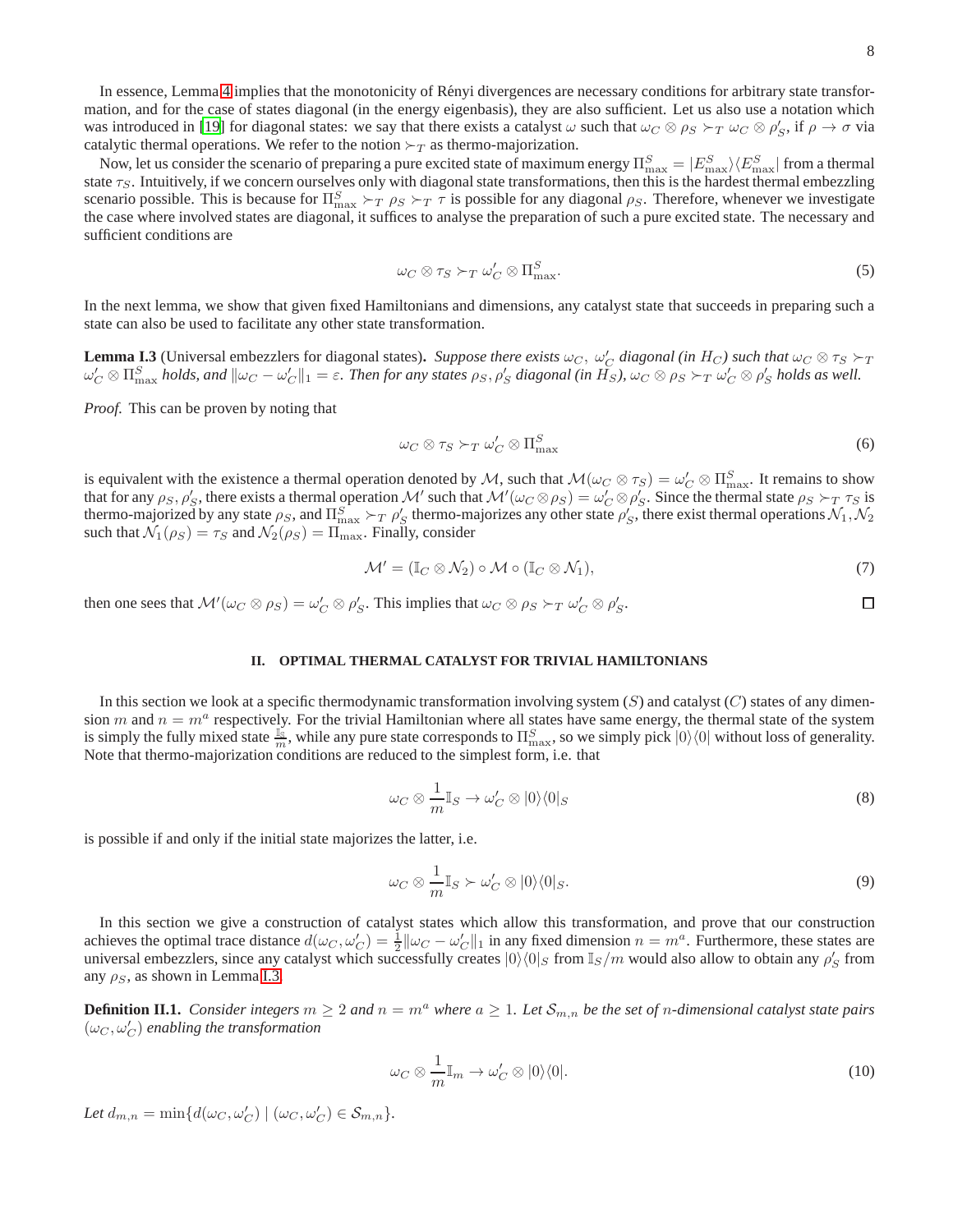# <span id="page-8-6"></span>*1. A family of catalyst states*

We offer the following construction of catalyst input and output states in any dimension  $n = m^a$  where  $m \ge 2$  and  $a \ge 1$  are integers. We take the output catalyst  $\omega'_C = \sum_{i=1}^{\tilde{n}} \omega'_i |i\rangle\langle i|$ , where

<span id="page-8-4"></span>
$$
\omega_1' = \frac{1}{1 + (m - 1)a} \text{ and } \omega_i' = \omega_1' m^{1 - \lceil \log_m i \rceil}.
$$
 (11)

A simple way to visualise this is as follows: for the first m elements, the distribution is uniform with some probability  $\omega_1$ ; for the next  $m+1$  up to  $m^2$  elements the distribution is uniform again, with probability  $\omega_1/m$ ; and so on up to  $n=m^a$ . The initial  $\omega_1$  is then chosen so that the full distribution is normalised. We choose the input catalyst state to be  $\omega_C = \sum_{i=1}^n \omega_i |i\rangle\langle i|$ , where

<span id="page-8-1"></span>
$$
\omega_i = \begin{cases}\n\omega'_1 m & \text{if } i = 1, \\
\omega'_i & \text{if } 2 \le i \le \frac{n}{m}, \\
0 & \text{if } i > \frac{n}{m}.\n\end{cases}
$$
\n(12)

Such a state  $\omega_C$  is obtained from  $\omega'_C$  by setting all the probabilities for  $i > n/m$  to be zero, while renormalizing by increasing the largest peak of the probability distribution. Note that  $\omega_1 > \omega'_1$  while  $\omega_i \le \omega'_i$  for all  $i > 2$ . The trace distance between  $\omega_C$ and  $\omega_C'$  can be calculated to be

<span id="page-8-0"></span>
$$
d(\omega_C, \omega'_C) = \frac{1}{2} \sum_{i=1}^n |\omega_i - \omega'_i| = \sum_{i:\omega_i >'_i} (\omega_i - \omega'_i) = \omega_1 - \omega'_1 = \frac{m-1}{1+(m-1)a}.
$$
 (13)

This shows that

<span id="page-8-2"></span>
$$
d_{m,n} \le \frac{m-1}{1+(m-1)a},\tag{14}
$$

since we have constructed a specific state pair achieving this trace distance. In the next section we will see that for catalysts satisfying Eq. [\(9\)](#page-7-1), smaller values of trace distance cannot be achieved, which implies that Eq. [\(14\)](#page-8-2) is true with equality, and the family presented above is optimal.

#### *2. Optimal catalysis*

In this section we show by induction that

<span id="page-8-3"></span>
$$
d_{m,n} \ge \frac{m-1}{1+(m-1)a}.\tag{15}
$$

Recall that our problem is to minimize over states  $\omega_C, \omega_C'$  the trace distance  $d(\omega_C, \omega_C')$  such that Eq. [\(9\)](#page-7-1) is satisfied. We first show that it suffices to minimize over states which are diagonal in the same basis.

<span id="page-8-5"></span>**Lemma II.2** (States diagonal in the same basis). *Consider fixed n-tuples of eigenvalues*  $(\omega_1, \dots, \omega_n)$  *and*  $(\omega'_1, \dots, \omega'_n)$ *, such that*  $\omega_C = \sum_i \omega_i |e_i\rangle\langle e_i|$  and  $\omega'_C = \sum_i \omega'_i |f_i\rangle\langle f_i|$  are diagonal in two different bases  $\{|e_i\rangle\}$ ,  $\{|f_i\rangle\}$ . If  $(\omega_C, \omega'_C)$  satisfies *Eq.* [\(9\)](#page-7-1), then there exists  $\tilde{\omega}_C = \sum_i \tilde{\omega}_i |e_i\rangle\langle e_i|$  such that  $d(\omega_C, \omega_C') \ge d(\omega_C, \tilde{\omega}_C)$  and that  $(\omega_C, \tilde{\omega}_C)$  also satisfies Eq. (9).

*Proof.* There are two steps in this proof: firstly, we construct  $\tilde{\omega}_C$  from  $\omega'_C$  and show that the trace distance decreases by invoking data processing inequality. Then, we use Schur's theorem to show that majorization holds. Let  $\tilde{\omega}_C = \mathcal{N}(\omega'_C)$ , where  $\mathcal{N}(\rho) = \sum_i |e_i\rangle\langle e_i|\rho|e_i\rangle\langle e_i|$  is the fully dephasing channel in the basis  $\{|e_i\rangle\}$ . Note that since  $\omega_C$  is already diagonal in  $\{|e_i\rangle\}$ ,  $\mathcal{N}(\omega_C) = \omega_C$ . Because the trace distance is non-increasing under quantum operations [\[20\]](#page-17-16), we have

$$
d(\omega_C, \omega_C') \ge d(\mathcal{N}(\omega_C), \mathcal{N}(\omega_C')) = d(\omega_C, \tilde{\omega}_C).
$$
\n(16)

On the other hand, we will show that  $\omega'_C \succ \tilde{\omega}_C$ . For any matrix M, let  $\lambda(M)$  be the vector of its eigenvalues. We want to show that  $\lambda(\omega'_C) \succ \lambda(\tilde{\omega}_C)$ . Recall that  $\tilde{\omega}_C = \mathcal{N}(\omega'_C)$  and, from the definition of N, observe that the eigenvalues  $\lambda(\tilde{\omega}_C)$  are precisely the diagonal elements of  $\omega'_C$  in the basis  $\{|e_i\rangle\}$ . Schur's theorem ([\[21\]](#page-17-17), Chapter 9, Theorem B.1.) says that for any Hermitian matrix M, the diagonal elements of M are majorized by  $\lambda(M)$ . Therefore,  $\lambda(\omega'_C) > \lambda(\tilde{\omega}_C)$  and thus  $\omega'_C > \tilde{\omega}_C$ . Making use of the initial assumption  $\omega_C \otimes \mathbb{I}_S/m \succ \omega'_C \otimes |0\rangle\langle 0|_S$ , we now see that

$$
\omega_C \otimes \frac{1}{m} \mathbb{I}_S \succ \omega'_C \otimes |0\rangle\langle 0|_S \succ \tilde{\omega}_C \otimes |0\rangle\langle 0|_S , \qquad (17)
$$

which concludes the proof.

9

 $\Box$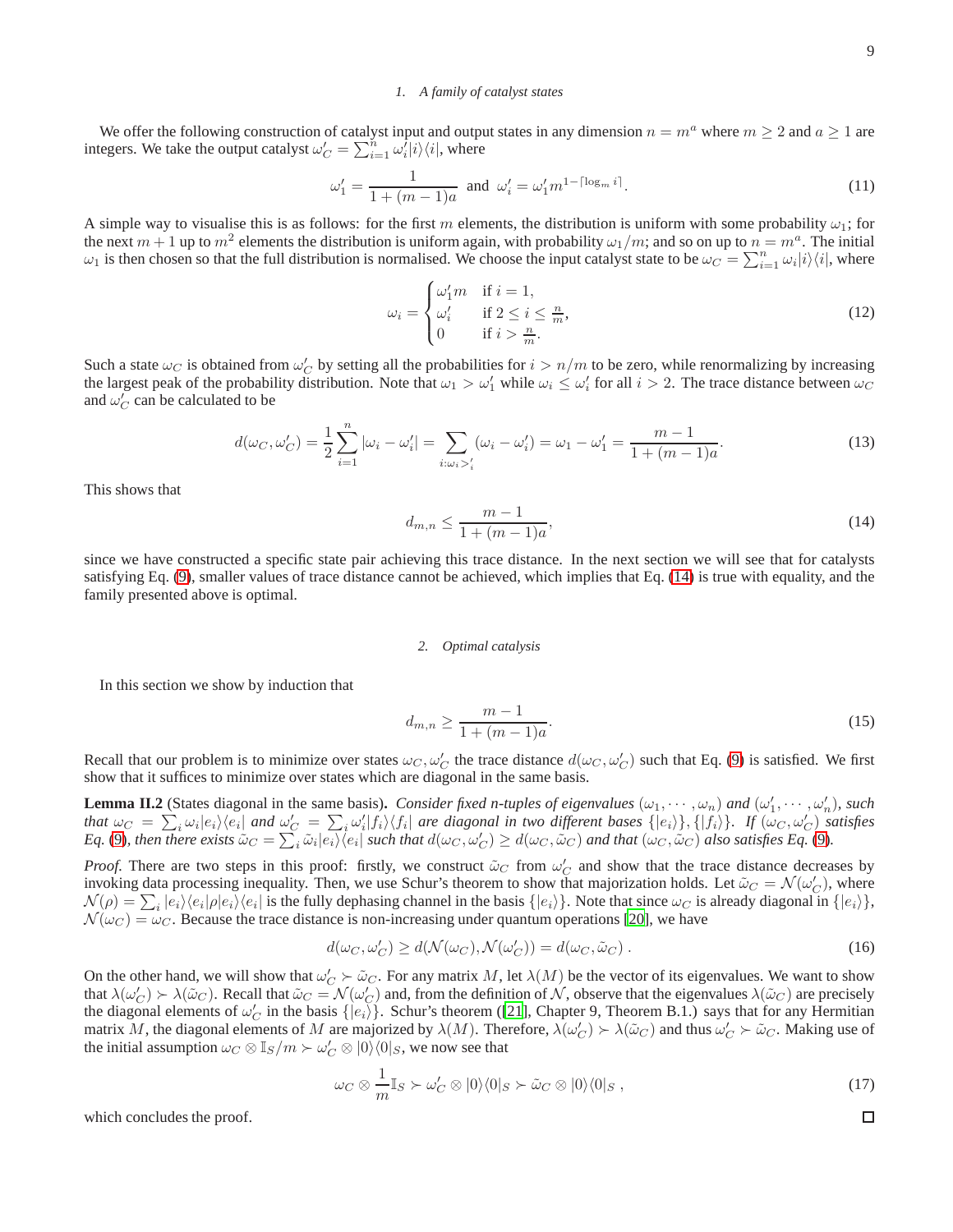We are now ready to establish our lower bound on  $d_{m,n}$ , where will use the fact established in the previous Lemma [II.2](#page-8-5) that we can take both states to be diagonal in the same basis.

**Theorem II.3.** *Consider integers*  $m \geq 2$  *and*  $n = m^a$  *where*  $a \geq 1$ *. Then* 

$$
d_{m,n} = \frac{m-1}{1 + (m-1)a},\tag{18}
$$

*where*  $d_{m,n}$  *is defined in Eq.* [\(II.1\)](#page-7-4). Hence, the family of catalyst states from Section [II.1](#page-7-4) is optimal.

*Proof.* The majorization condition

<span id="page-9-0"></span>
$$
\omega_C \otimes \frac{1}{m} \mathbb{I}_S \succ \omega'_C \otimes |0\rangle\langle 0|_S \tag{19}
$$

only depends on the eigenvalues of  $\omega$  and  $\omega'$ . For fixed eigenvalues, the trace distance  $d(\omega, \omega')$  is minimized if the two states share the same eigenbasis and the eigenvalues are ordered in the same way, *e.g.*, in decreasing order, as discussed in Lemma [II.2.](#page-8-5) Hence, from now on we consider only diagonal states  $\omega = \text{diag}(\omega_1, \dots, \omega_n)$  and  $\omega' = \text{diag}(\omega'_1, \dots, \omega'_n)$ , where  $\omega_1 \geq \omega_2 \geq \omega'_1$  $\ldots \ge \omega_n$  and  $\omega'_1 \ge \omega'_2 \ge \ldots \ge \omega'_n$ . Here,  $diag(\cdots)$  denotes the diagonal matrix with the corresponding diagonal elements. To prove the theorem we only need to show that

$$
d_{m,n} \ge \frac{m-1}{1 + (m-1)a} \tag{20}
$$

as the other inequality follows from the family of embezzling states exhibited in Section [II 1.](#page-8-6) We use induction on the power a. For the base case  $a = 1$ , we need to show that  $d_{m,m} \ge 1 - 1/m$ . Consider any feasible solution  $(\omega, \omega')$  in dimension  $n = m$ . From the majorization condition

$$
\left(\frac{\omega_1}{m}, \dots, \frac{\omega_1}{m}, \dots, \frac{\omega_m}{m}, \dots, \frac{\omega_m}{m}\right) \succ (\omega'_1, \dots, \omega'_m, 0, \dots, 0)
$$
\n(21)

it follows that  $\omega_1/m \ge \omega'_1$  and  $\omega_i = 0$  for  $i \ge 2$ . Hence,  $\omega_1 = 1$  and  $1/m \ge \omega'_1$ . Since  $\omega'_1$  is the largest of the m values  $\omega'_i$ , we get  $\omega'_i = 1/m$  for all i. Finally, a simple calculation reveals that  $d(\omega, \omega') = 1 - 1/m$ , which establishes the base case.

For the inductive step, we assume that

<span id="page-9-1"></span>
$$
d_{m,n} = \frac{m-1}{1 + (m-1)a} \tag{22}
$$

for some  $n = m<sup>a</sup>$  and aim to show that

$$
d_{m,k} = \frac{m-1}{1 + (m-1)(a+1)}
$$
\n(23)

for  $k = m^{a+1}$ . The main idea is to consider an optimal catalyst pair  $(\omega, \omega') \in S_{m,k}$  and from it construct a catalyst pair  $(\sigma, \sigma') \in S_{m,n}$  in dimension  $n = m^a$ . Since our construction will allow to relate  $d(\sigma, \sigma') \ge d_{m,n}$  to  $d(\omega, \omega') = d_{m,k}$ , we then obtain a lower bound on  $d_{m,k}$  in terms of  $d_{m,n}$  as in Eq. [\(22\)](#page-9-1).

Let us start by using the state pair that satisfies Eq. [\(19\)](#page-9-0) and achieves  $d_{m,k}$ , and from it derive some useful properties. Firstly, pick  $(\omega, \omega') \in S_{m,k}$  so that  $d(\omega, \omega') = d_{m,k}$ . As before, without loss of generality, we assume that  $\omega = \text{diag}(\omega_1, \dots, \omega_k)$  and  $\omega' = \text{diag}(\omega'_1, \dots, \omega'_k)$  where  $\omega_1 \geq \dots \geq \omega_k$  and  $\omega'_1 \geq \dots \geq \omega'_k$ . The majorization condition

<span id="page-9-2"></span>
$$
\omega \otimes \frac{1}{m} \mathbb{I}_m \succ \omega' \otimes |0\rangle\langle 0| \iff \left(\frac{\omega_1}{m}, \dots, \frac{\omega_1}{m}, \dots, \frac{\omega_k}{m}, \dots, \frac{\omega_k}{m}\right) \succ (\omega'_1, \dots, \omega'_k, 0, \dots, 0)
$$
\n(24)

again implies that  $\omega_1 > \omega'_1$  and  $\omega_i = 0$  for  $i > k/m = m^a$ . To further simplify matters, we can also assume that  $\omega_i \leq \omega'_i$  for all  $i \geq 2$ . This is because we can always replace  $\omega$  with  $\tilde{\omega} = \text{diag}(\tilde{\omega}_1, \dots, \tilde{\omega}_k)$ , where

$$
\tilde{\omega}_i = \begin{cases}\n\omega_i' & \text{if } \omega_i > \omega_i', \\
\omega_i & \text{otherwise,} \n\end{cases}
$$
\n(25)

for  $i \ge 2$  and  $\tilde{\omega}_1$  is chosen so that  $\sum_i \tilde{\omega}_i = 1$ . In essence, all the majorization advantage of  $\omega$  against  $\omega'$  can be piled upon the first, largest eigenvalue of  $\omega$ . This replacement is valid since  $(\tilde{\omega}, \omega')$  still satisfies the majorization condition. Furthermore,

$$
d(\omega, \omega') = \sum_{i:\omega_i > \omega'_i} \omega_i - \omega'_i = d(\tilde{\omega}, \omega')
$$
 (26)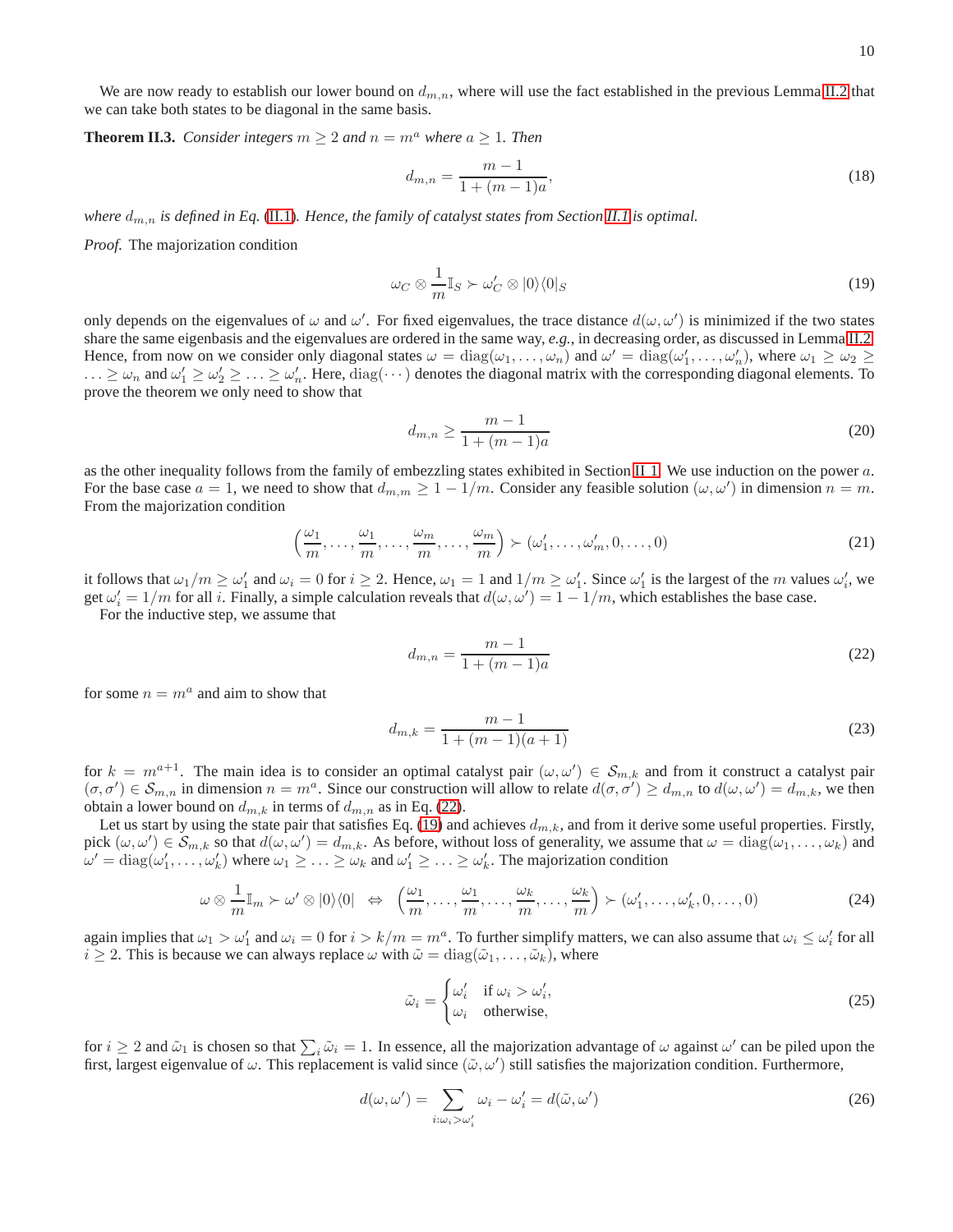implies that the distance is unchanged.

Subsequently, we proceed to bound  $d_{m,n}$ . To do this, construct a catalyst pair  $(\sigma, \sigma') \in S_{m,n}$  in dimension  $n = m^a = k/m$ . Essentially, this is done by directly applying a cut to the dimension of the final catalyst state  $\omega'$ , reducing it to having dimension  $k/m = n$ . Similarly, the same amount of probability is cut from the initial state, and both states are renormalized.

Let us decribe this in more detail: denote  $\delta = \sum_{i > k/m} \omega'_i$  and pick index s and value  $\hat{\omega}_s \le \omega_s$  so that  $\sum_{i < s} \omega_i + \hat{\omega}_s = 1 - \delta$ . Note that  $s \leq k/m^2$ , since the majorization condition Eq. [\(24\)](#page-9-2) implies that

$$
\sum_{i \le k/m^2} \sum_{j=1}^m \frac{\omega_i}{m} = \sum_{i \le k/m^2} \omega_i \ge \sum_{i \le k/m} \omega'_i = 1 - \delta. \tag{27}
$$

This inequality is obtained by summing up the first  $k/m$  elements of both distributions in the L.H.S. and R.H.S. of Eq. [\(24\)](#page-9-2). We now define

$$
\sigma = \frac{1}{1-\delta} \operatorname{diag}(\omega_1, \cdots, \omega_{s-1}, \hat{\omega}_s, 0, \cdots \cdots, 0),
$$
\n(28)

$$
\sigma' = \frac{1}{1-\delta} \operatorname{diag}(\omega'_1, \cdots, \omega'_{s-1}, \omega'_s, \omega'_{s+1}, \cdots, \omega'_{k/m}).
$$
\n(29)

Since  $\sum_{i\leq s}\omega_i+\hat{\omega}_s=\sum_{i\leq k/m}\omega_i'=1-\delta$  the states  $\sigma$  and  $\sigma'$  are properly normalized. To establish that  $(\sigma,\sigma')\in\mathcal{S}_{m,n}$ , we need to show that the majorization condition holds true. We consider two separate cases: when  $\hat{\omega}_s = \omega_s$ , and when  $\hat{\omega}_s \neq \omega_s$ .

If  $\hat{\omega}_s = \omega_s$ , then the inequalities in the majorization condition for  $(\sigma, \sigma')$  have already been enforced by the majorization condition of  $(\omega, \omega')$ . Hence,  $(\sigma, \sigma')$  is a valid catalyst pair in dimension  $n = k/m$ , *i.e.*,  $(\sigma, \sigma') \in S_{m,k}$ . Let us now make the following two observations.

1.  $d(\omega, \omega') \ge \delta$ . To see this, recall that  $\omega_i = 0$  for  $i > k/m = n$ , and thus

$$
d(\omega, \omega') = \sum_{i:\omega'_i > \omega_i} \omega'_i - \omega_i \ge \sum_{i > k/m} \omega_i = \delta.
$$
 (30)

2.  $d(\omega, \omega') = (1 - \delta) d(\sigma, \sigma')$ . To see this, note that

<span id="page-10-0"></span>
$$
\frac{d(\omega, \omega')}{1 - \delta} = \frac{1}{1 - \delta} \sum_{i: \omega_i > \omega'_i} \omega_i - \omega'_i = \frac{\omega_1 - \omega'_1}{1 - \delta} = d(\sigma, \sigma')
$$
(31)

since only the first diagonal element of  $\sigma$  is strictly larger than the corresponding diagonal element of  $\sigma'$ .

Combining observations (1) and (2) gives

$$
d_{m,k} = d(\omega, \omega') = (1 - \delta)d(\sigma, \sigma') \ge \left[1 - d(\omega, \omega')\right]d(\sigma, \sigma') \ge (1 - d_{m,k})d_{m,n},\tag{32}
$$

since

$$
d(\sigma, \sigma') \ge d_{m,n} = \frac{m-1}{1 + (m-1)a}.
$$
\n(33)

Rearranging gives us

$$
d_{m,k} \ge \frac{d_{m,n}}{1 + d_{m,n}} = \frac{m-1}{1 + (m-1)(a+1)}
$$
\n(34)

and we have completed the inductive step.

If  $\hat{\omega}_s \neq \omega_s$ , then the majorization inequalities involving  $\hat{\omega}_s$  might fail to hold. Therefore, instead of  $(\sigma, \sigma')$  we consider the following, slightly different, pair of states

$$
\zeta = \sigma = \frac{1}{1 - \delta} \operatorname{diag}(\omega_1, \cdots, \omega_{s-1}, \hat{\omega}_s, 0, \cdots, 0),\tag{35}
$$

$$
\zeta' = \frac{1}{1-\delta} \operatorname{diag}(\omega'_1, \cdots, \omega'_{(s-1)m}, l, \cdots, \bar{\omega}, \omega'_{sm+1}, \cdots, \omega'_{k/m}),\tag{36}
$$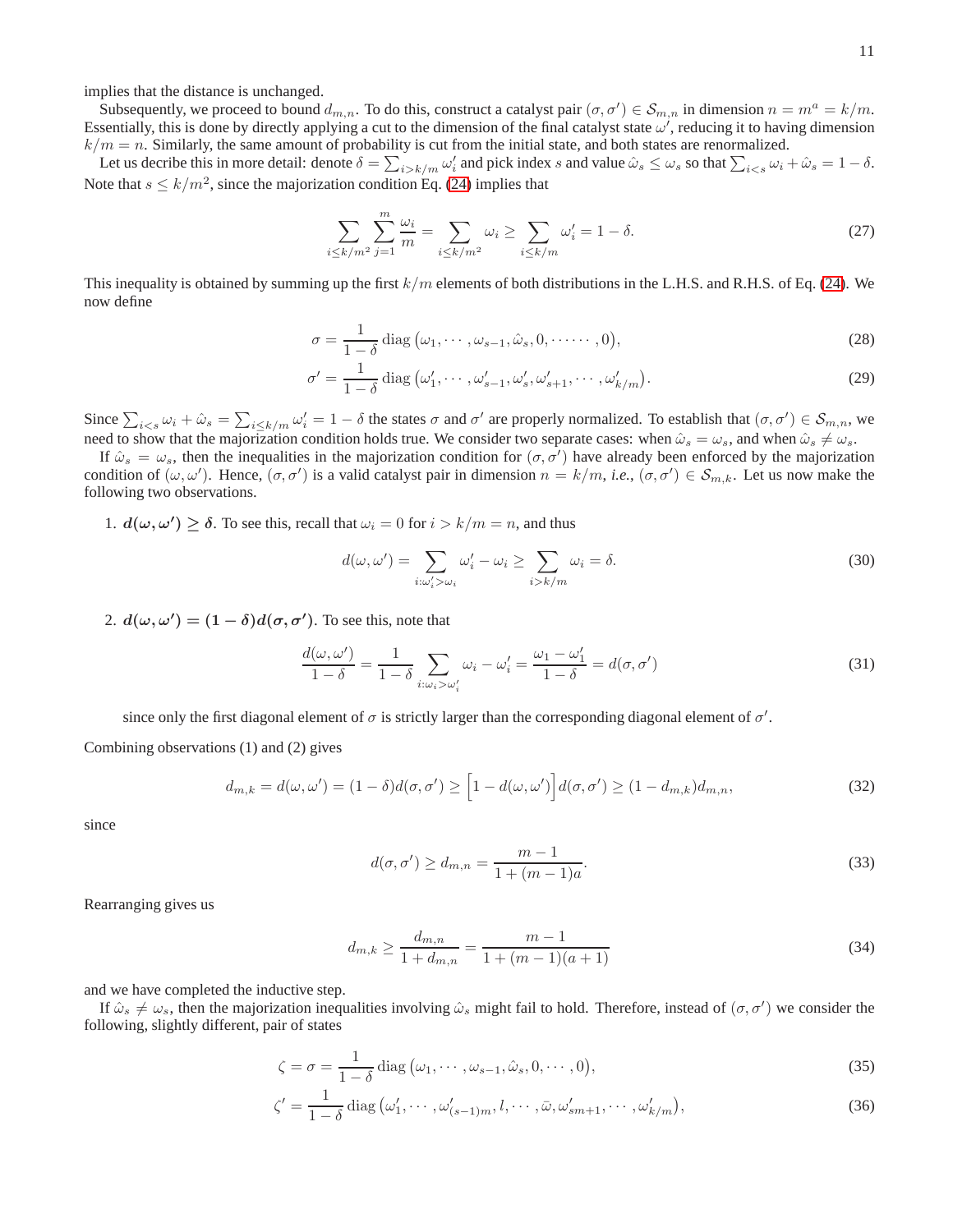where

$$
l = \frac{1}{m} \left( \omega'_{(s-1)m+1} + \ldots + \omega'_{sm} \right). \tag{37}
$$

The diagonal elements of  $\zeta'$  are still in descending order, and the state is properly normalized. To argue that  $(\zeta, \zeta')$  is a valid pair of catalyst states, we need to verify the majorization inequalities that are not directly implied by the majorization condition for  $(\omega, \omega')$ . That is, we need to verify that for all  $1 \le j \le m$ ,

<span id="page-11-1"></span>
$$
C + \frac{j}{m}\hat{\omega}_s \ge C' + j l,\tag{38}
$$

where  $C = \sum_{i=1}^{s-1} \omega_i$  and  $C' = \sum_{i=1}^{(s-1)m} \omega'_i$ .

We can see that this is true for the state pair  $(\zeta, \zeta')$  because in this regime of Eq. [\(38\)](#page-11-1), both sides increase linearly with the indices j, and for the endpoints  $j = 0$  and  $j = m$ , the L.H.S. is higher than the R.H.S., which is guaranteed by the majorization condition for  $(\omega, \omega')$ ,

$$
C \ge C' \quad \text{and} \quad C + \hat{\omega}_s \ge C' + ml. \tag{39}
$$

Therefore,  $(1-p)C + p(C + \hat{\omega}_s) \ge (1-p)C' + p(C' + ml)$  for any  $0 \le p \le 1$ . Taking  $p = j/m$  yields the desired inequality [\(38\)](#page-11-1) and hence  $(\zeta, \zeta')$  is a valid catalyst pair. Lastly, note that reasoning similar to the one in Equation [\(31\)](#page-10-0) can be used to deduce that

$$
\frac{d(\omega, \omega')}{1 - \delta} = d(\zeta, \zeta'). \tag{40}
$$

Therefore,  $d(\zeta, \zeta') = d(\sigma, \sigma')$  and we can use the argument from the previous case to complete the inductive step. By this proof of induction we have shown that  $d_{m,n} \geq m - 1/(1 + (m-1)a)$  for all  $m, n = m^a$  and  $a \geq 1$ . This together with the conclusion in Section [II 1](#page-8-6) that  $d_{m,n} \leq m - 1/(1 + (m - 1)a)$  proves that

$$
d_{m,n} = \frac{m-1}{1 + (m-1)a},\tag{41}
$$

and the state pair described in Eq. [\(11\)](#page-8-4) and [\(12\)](#page-8-1) is optimal.

# <span id="page-11-0"></span>**III. LIMITS OF THERMAL EMBEZZLING FROM CONSTRAINTS ON DIMENSION**

## <span id="page-11-4"></span>**A. Diagonal states**

In our work, we use two particular quantities, which are the Rényi divergences for  $\alpha = 1/2$  and  $\alpha = \infty$ , which for classical probability distributions have the following form:

<span id="page-11-3"></span>
$$
D_{1/2}(p||q) = -2\log \sum_{i} \sqrt{p_i q_i}, \quad D_{\infty}(p||q) = \lim_{\alpha \to \infty} D_{\alpha}(p||q) = \log \max_{i} \frac{p_i}{q_i}.
$$
 (42)

As mentioned in Section [I B,](#page-6-0) given Hamiltonians  $H_S$  and  $H_C$ , it suffices to consider

$$
\omega_C \otimes \tau_S \to \omega'_C \otimes \Pi_{\text{max}}^S. \tag{43}
$$

Here, we prove whenever the dimension of the catalyst (and system) are finite, there exists a lower bound on the accuracy of thermal embezzling. Such a bound is dependent on  $H_S$  and  $H_C$ . To do so, consider the problem

<span id="page-11-2"></span>
$$
\varepsilon = \min \quad \frac{1}{2} \|\omega_C - \omega'_C\|_1
$$
\n
$$
\text{s.t.} \quad \omega_C \otimes \tau_S \to \omega'_C \otimes \Pi^S_{\text{max}}, \ 0 \le \omega, \sigma \le \mathbb{I}. \tag{44}
$$

In Ref. [\[1](#page-17-0)], it has been shown that for initial and target states commuting with the Hamiltonian  $H<sub>S</sub>$ , it is sufficient to consider catalyt states commuting with  $H_C$ . Therefore, since  $\tau_S$  and  $\Pi_{\max}^S$  both commute with  $H_S$ , it is sufficient to consider input and output catalysts states which are diagonal in the basis of  $H_C$ . Since all  $\alpha$  Rényi divergences are thermal monotones according to Lemma [I.2,](#page-6-3) in particular the min-relative entropy  $(D_{\infty})$ , for  $\alpha \to \infty$ ,

$$
D_{\infty}(\rho \|\rho') = \max_{i} \log \frac{\rho_i}{\rho'_i}
$$
\n(45)

 $\Box$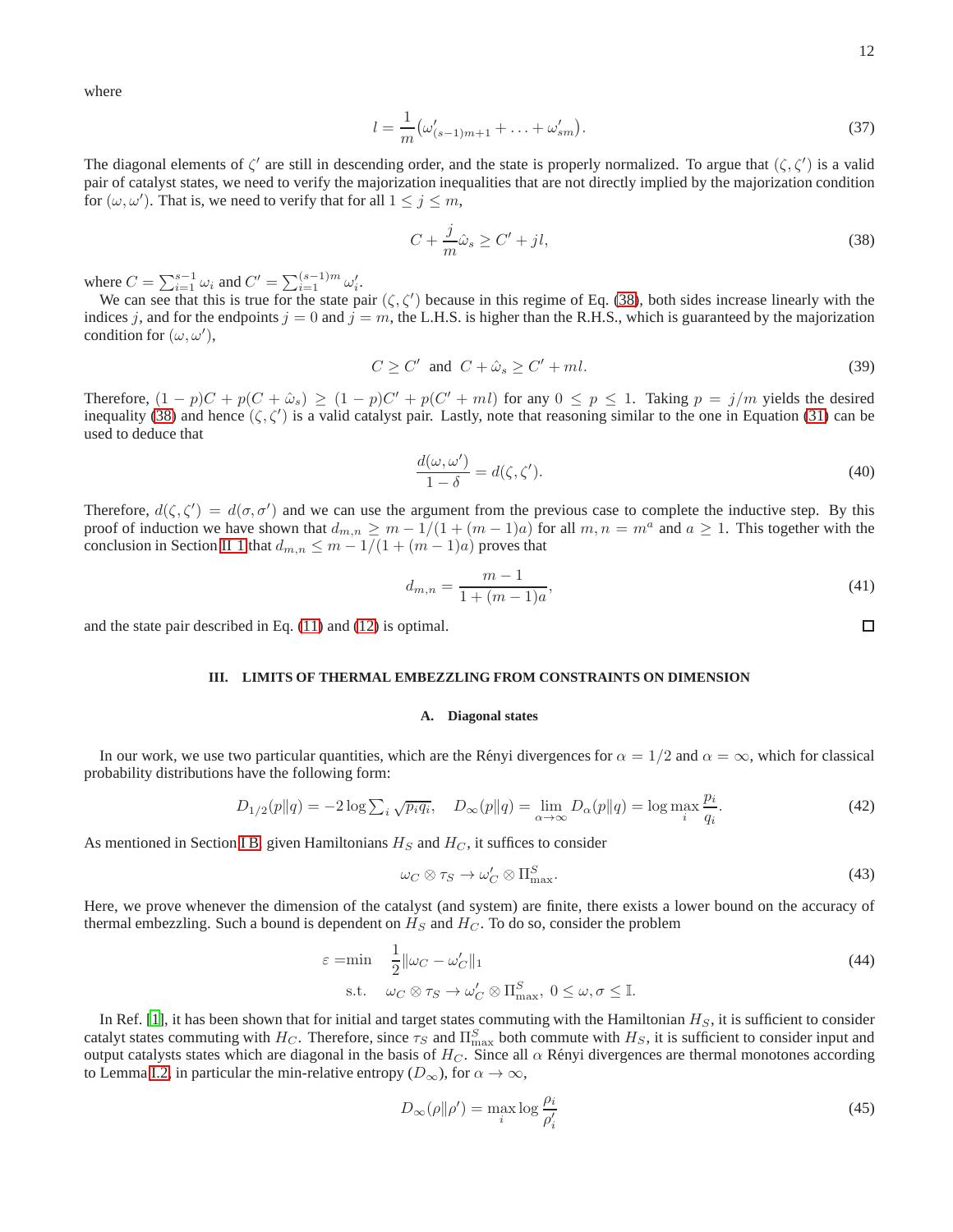where  $\rho_i$  and  $\rho'_i$  are the eigenvalues of  $\rho$ ,  $\rho'$  respectively. Therefore, satisfying the thermo-majorization conditions in Eq. [\(44\)](#page-11-2) implies that

$$
D_{\infty}(\omega_C \otimes \tau_S || \tau_{CS}) \geq D_{\infty}(\omega'_C \otimes \Pi_{\max}^S || \tau_{CS}).
$$

To further simplify this expression, note that  $\tau_{CS} = \tau_C \otimes \tau_S$  and that  $D_\alpha(\rho \otimes \rho' \| \sigma \otimes \sigma') = D_\alpha(\rho \| \sigma) + D_\alpha(\rho' \| \sigma')$ . The additivity of Rényi divergences under tensor products holds for all states. Furthermore,  $D_{\alpha}(\rho||\rho) = 0$  for any  $\rho$ . Therefore, we arrive at the expression

<span id="page-12-0"></span>
$$
D_{\infty}(\omega_C || \tau_C) + 0 \ge D_{\infty}(\omega_C' || \tau_C) + \log \frac{Z_S}{e^{-\beta E_{\text{max}}^S}},\tag{46}
$$

where  $Z_S$  is the partition function of the system. The spectral values of  $\omega_C$  and  $\omega'_C$  are denoted as  $\{\omega_j\}$  and  $\{\omega'_j\}$ , respectively. Using the definition of  $D_{\infty}$  as shown in Eq. [\(42\)](#page-11-3), we obtain

$$
\max_{i} \frac{\omega_i}{\tau_i} \ge \frac{Z_S}{e^{-\beta E_{\text{max}}^S}} \max_{j} \frac{\omega'_j}{\tau_j},
$$

$$
\tau_j = \frac{e^{-\beta E_j^C}}{Z_C} \tag{47}
$$

where

are the eigenvalues of the thermal state for the catalyst, for the energy eigenstate with energy eigenvalue  $E_i^C$ , with normalization  $Z_C$ , the partition function of the catalyst. Since  $\hat{\varepsilon}$  is the minimum trace distance between states  $\omega_C, \omega'_C$ , and  $D_\infty$  depends only on the maximum of  $\omega'_i/\tau_i$  across the distribution, the optimal strategy to increase  $D_\infty$  while going from  $\omega'_C$  to  $\omega_C$  is to increase a specific  $\omega_i'$  by an amount  $\hat{\varepsilon}$ . Therefore, we can consider a relaxation of Eq. [\(44\)](#page-11-2)

$$
\hat{\varepsilon} = \min \quad \frac{1}{2} \|\omega_C - \omega'_C\|_1 \tag{48}
$$

$$
\text{s.t.} \quad \max_{i} \frac{\omega_i' + \hat{\varepsilon}}{\tau_i} \ge \frac{Z_S}{e^{-\beta E_{\text{max}}^S}} \max_{j} \frac{\omega_j'}{\tau_j},\tag{49}
$$

$$
\forall j, 0 < \omega_j' \le 1. \tag{50}
$$

In the next lemma, we show that  $\varepsilon \ge \hat{\varepsilon} \ge \delta > 0$  whenever  $E_{\text{max}}^C, E_{\text{max}}^S < \infty$ .

<span id="page-12-1"></span>**Lemma III.1** (Lower bound to error in catalysis)**.** *Consider system and catalyst Hamiltonians which are finite-dimensional,* and denote  $\{E^S_i\}_{i=1}^m$ ,  $\{E^C_i\}_{i=1}^n$  to be the set of energy eigenvalues respectively. Then for some fixed  $E^C_{\max}$ ,  $E^S_{\max}$ , consider any *probability distribution* r *(which corresponds to eigenvalues of a catalyst*  $\omega$ *), and*  $\hat{\epsilon}$  *such that* 

$$
\max_{i} \frac{r_i + \hat{\varepsilon}}{\tau_i} \ge \frac{Z_S}{e^{-\beta E_{\text{max}}^S}} \max_{j} \frac{r_j}{\tau_j}, \ \forall j, 0 < r_j \le 1,\tag{51}
$$

where  $\tau_i = e^{-\beta E^C_i}/Z_C$ . Note that index  $i$  *runs over all energy levels*  $E^C_i$ . Then

$$
\hat{\varepsilon} \ge \left(\frac{Z_S}{e^{-\beta E_{\text{max}}^S}} - 1\right) \frac{e^{-\beta E_{\text{max}}^C}}{Z_C} \ne 0. \tag{52}
$$

*In other words, thermal embezzling of diagonal states with arbitrary accuracy is not possible.*

*Proof.* Firstly, let  $r^*$ ,  $\tau^*$  indicate the pair such that  $r^*/\tau^* = \max_j r_j/\tau_j$ . Then

$$
\max_i \frac{r_i}{\tau_i} + \max_i \frac{\hat{\varepsilon}}{\tau_i} \geq \max_i \frac{r_i + \hat{\varepsilon}}{\tau_i} \geq \frac{r^*}{\tau^*} \frac{Z_S}{e^{-\beta E^S_{\text{max}}}}.
$$

The first term of L.H.S. is equal to  $r^*/\tau^*$ , and therefore can be grouped with the R.H.S. to form

$$
\max_{i} \frac{\hat{\varepsilon}}{\tau_i} \ge \frac{r^*}{\tau^*} \left( \frac{Z_S}{e^{-\beta E_{\text{max}}^S}} - 1 \right) \ge \frac{Z_S}{e^{-\beta E_{\text{max}}^S}} - 1,
$$

since we know that  $D_{\infty}(r||q) = \log \max_i r_i/\tau_i = \log r^*/\tau^* \ge 0$ , therefore  $r^*/\tau^* \ge 1$ . Finally, taking the maximization of  $1/\tau_i$  over i gives  $1/\tau_{\min}$ , recall that  $\tau_i$  corresponds to probabilities of the thermal state being in the eigenstate with energy  $E_i$ . Therefore,  $\tau_{\min} = e^{-\beta E_{\max}^C}/Z_C$ , and we get

$$
\hat{\varepsilon} \ge \left(\frac{Z_S}{e^{-\beta E_{\text{max}}^S}} - 1\right) \frac{e^{-\beta E_{\text{max}}^C}}{Z_C}.\tag{53}
$$

 $\Box$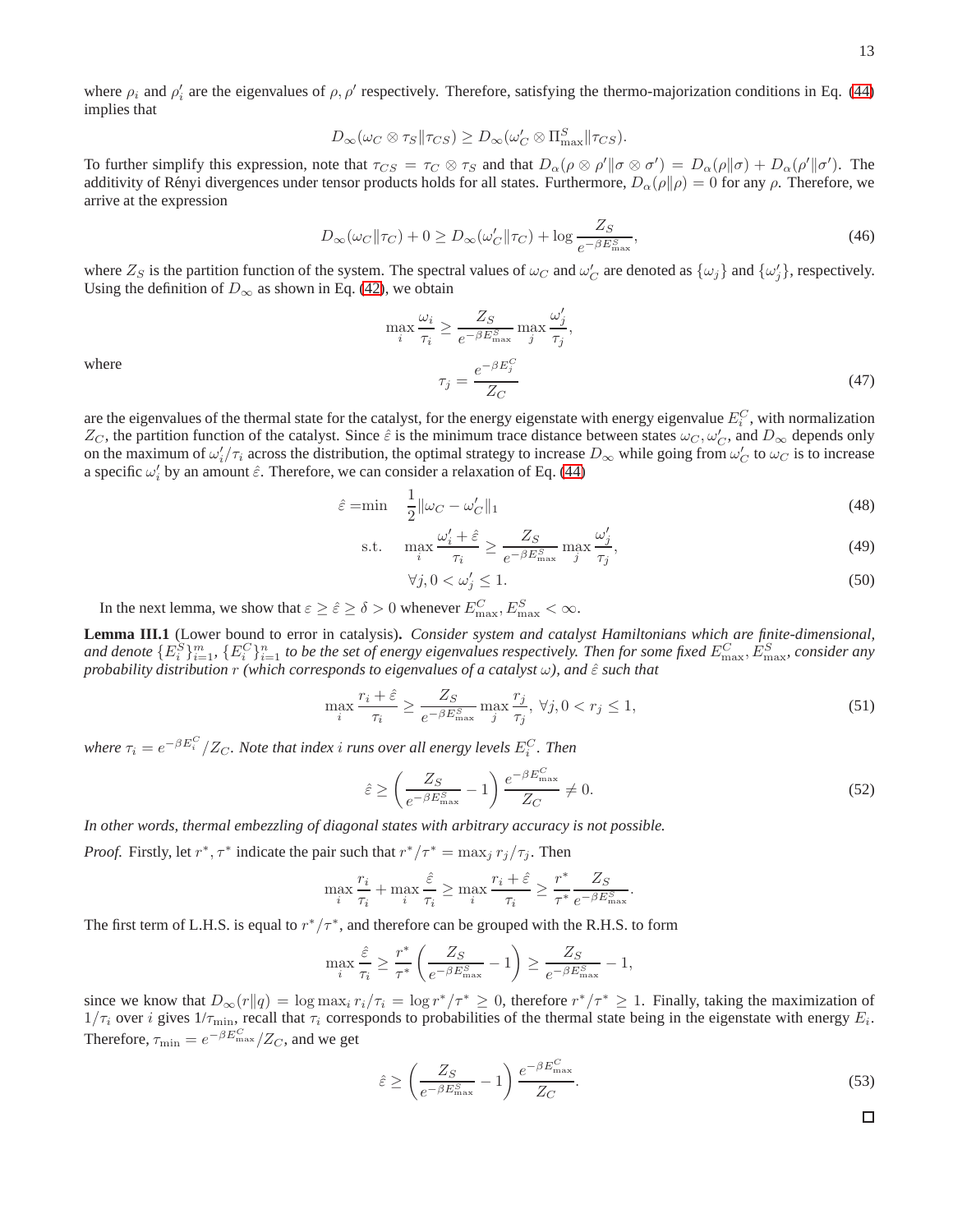### <span id="page-13-3"></span>**B. Arbitrary states**

The case of arbitrary states are treated separately, since our Lemma [I.3](#page-7-3) on universal embezzlers hold only for diagonal states, where necessary and sufficient conditions are known for state transformations. Nevertheless, since the monotonicity of  $D_{\alpha}$  is necessary for arbitrary state transformations  $\rho_S \to \rho'_S$ , one can use techniques very similar to those in Section [III A](#page-11-4) to lower bound the embezzling error, if we minimize over diagonal catalysts.

More precisely, denote  $\varepsilon(\rho_S, \rho_S')$  to be the solution of

<span id="page-13-0"></span>
$$
\min \quad \frac{1}{2} \|\omega_C - \omega'_C\|_1
$$
\n
$$
\text{s.t.} \quad D_{\infty}(\omega_C \otimes \rho_S \|\tau_{CS}) \ge D_{\infty}(\omega'_C \otimes \rho'_S \|\tau_{CS}), \ 0 \le \omega, \sigma \le \mathbb{I}. \tag{54}
$$

Recall that  $\tau_{CS} = \tau_C \otimes \tau_S$ , and that  $D_\alpha$  is additive under tensor products. Therefore, by defining

$$
\kappa_1(\rho_S, \rho_S') := D_{\infty}(\rho_S' || \tau_S) - D_{\infty}(\rho_S || \tau_S), \tag{55}
$$

we can rearrange the first constraint in Eq. [\(54\)](#page-13-0)

$$
D_{\infty}(\omega_C || \tau_C) \ge D_{\infty}(\omega_C' | \tau_C) + \kappa_1(\rho_S, \rho_S').
$$
\n(56)

Note that this is almost equivalent to Eq. [\(46\)](#page-12-0), except the constant  $\log Z_S/e^{-\beta E_{\text{max}}^S}$  previously is now replaced with  $\kappa_1(\rho_S, \rho_S')$ . By following the same steps used to prove Lemma [III.1,](#page-12-1) we obtain a lower bound depending on  $\rho_S$ ,  $\rho'_S$ .

<span id="page-13-1"></span>**Lemma III.2.** Consider system and catalyst Hamiltonians which are finite-dimensional, and denote  $\{E_i^S\}_{i=1}^m$  and  $\{E_i^C\}_{i=1}^n$  and  $\{E_i^C\}_{i=1}^n$  and  $\{E_i^C\}_{i=1}^n$  and  $\{E_i^C\}_{i=1}^n$  and  $\{E_i^C\}_{i=1}^n$  a *(which corresponds to eigenvalues of a catalyst*  $\omega$ *), and*  $\hat{\epsilon}$  *such that* 

$$
\max_{i} \frac{r_i + \hat{\varepsilon}}{\tau_i} \ge 2^{\kappa_1(\rho_S, \rho_S')} \cdot \max_{j} \frac{r_j}{\tau_j}, \ \forall j, 0 < r_j \le 1,\tag{57}
$$

 $\omega$  where  $\tau_i = e^{-\beta E_i^C}/Z_C$  and  $\kappa_1(\rho_S, \rho_S') = D_\alpha(\rho_S' || \tau_S) - D_\alpha(\rho_S || \tau_S)$ . Note that index i runs over all energy levels  $E_i^C$ . Then

$$
\hat{\varepsilon} \ge \left[2^{\kappa_1(\rho_S,\rho_S')} - 1\right] \frac{e^{-\beta E_{\text{max}}^C}}{Z_C} \ne 0. \tag{58}
$$

*This implies thermal embezzling with arbitrary accuracy, using a diagonal catalyst is not possible.*

Comparing Lemma [III.1](#page-12-1) and Lemma [III.2](#page-13-1) which are very similar, one sees that for non-diagonal states Lemma [III.2](#page-13-1) gives a state-dependent lower bound on the embezzling error. However for diagonal states, the bound in Lemma [III.1](#page-12-1) can be made state-independent because of the existence of universal embezzlers.

## **C. Relation to energy constraints**

Rather than bounding the dimension of the catalyst, one can ask if restrictions on other physical quantities such as the average energy of the catalyst would prevent indefinitely accurate embezzling from occurring. While this by itself is an independently interesting problem, we can first note that such restrictions are sometimes related to restrictions on the dimension. In one direction this is straightforward: if the catalyst is finite-dimensional, then the average energy and all other moments of energy distribution would be finite as well.

Here, we show that by restricting the first and second moments of the energy distribution of the catalyst to be finite, this implies that the states involved are always close to finite-dimensional states. In other words, if we consider the set of catalysts such that the average and variance of energy is finite, then for any such catalyst state from this set, there always exists a finite-dimensional state  $\varepsilon$ -close to it. This can be shown by invoking a simple theorem, namely the Chebyshev inequality which says that for given any finite non-zero error  $\varepsilon$ , the support of the energy distribution must be finite.

<span id="page-13-2"></span>**Lemma III.3** (Chebyshev inequality). *Consider a random variable X with finite mean*  $\bar{X}$  *and finite variance*  $\sigma_X^2$ *, then for all*  $k > 0$ ,

$$
\mathbb{P}[|X - \bar{X}| \ge k] \le \frac{\sigma_X^2}{k^2}.\tag{59}
$$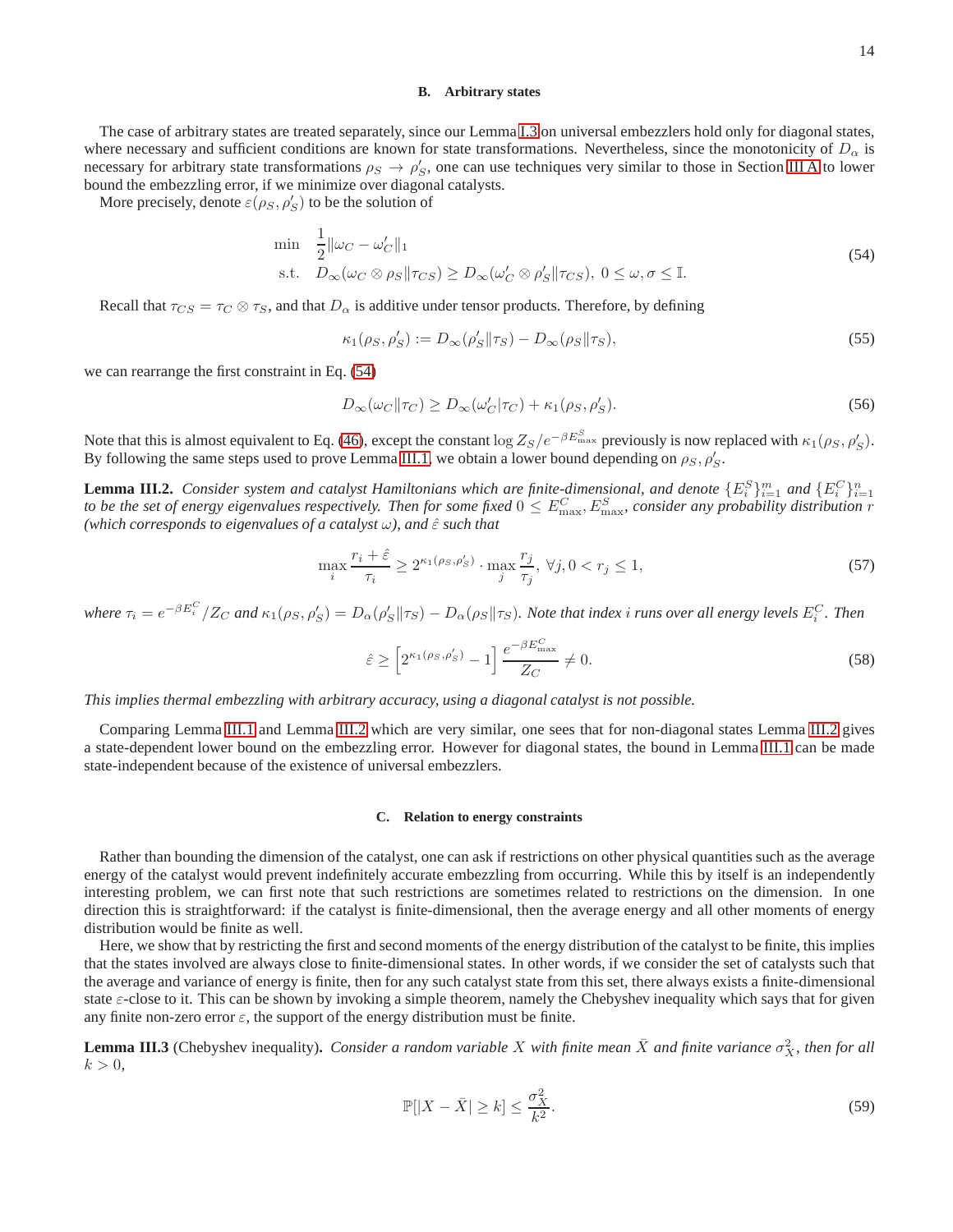$\Box$ 

**Theorem III.4** (Chebyshev inequality applied to energy distributions)**.** *Consider a probability distribution* p *over some non*degenerate energy values E, where both mean  $\bar{E} = \langle E \rangle$ , and variance  $\sigma_E^2 = \langle [E - \bar{E}]^2 \rangle$  are finite. Then for any  $\varepsilon > 0$ , there *exists*  $E_{\text{max}} < \infty$  *such that*  $\mathbb{P}[E \ge E_{\text{max}}] \le \varepsilon$ *.* 

*Proof.* For any  $\varepsilon > 0$ , let some  $k = \frac{\sigma_E}{\sqrt{\varepsilon}}$ . Denote  $E_{\text{max}} = \overline{E} + k$ . Then by Lemma [III.3,](#page-13-2)

$$
\mathbb{P}[E \ge E_{\text{max}}] \le \mathbb{P}[|E - \bar{E}| \ge k] \le \varepsilon. \tag{60}
$$

#### <span id="page-14-0"></span>**IV. LIMITS OF THERMAL EMBEZZLING FROM ENERGY CONSTRAINTS**

In this section we provide lower bounds for the error in catalysis, given constraints on the average energy of the catalyst state. We do so by adding a constraint on the average energy of the catalyst to the problem stated in Eq. [\(44\)](#page-11-2). By looking at the Rényi divergence for  $\alpha = 1/2$ , we can show a non-zero lower bound on the catalytic error, for cases where the partition function of the catalyst Hamiltonian  $Z_C$  is finite. This minimal assumption covers most physical scenarios, especially if we want the thermal state to be a trace class operator to begin with. Again we start with diagonal states, then later generalize to arbitrary states.

### <span id="page-14-3"></span>**A. Diagonal states**

Firstly, let us recall the problem stated in Eq. [\(44\)](#page-11-2). We aim at minimizing the trace distance between all input and output catalyst states, such that the most significant thermal embezzlement of a smaller system S can be achieved. We denote again the initial and final catalysts by  $\omega_C$  and  $\omega_C'$  with spectral values  $\{\omega_j\}$  and  $\{\omega'_j\}$ . Again, by restricting ourselves to look at catalyst diagonal in the Hamiltonian basis, and by invoking only the thermal monotone  $D_{1/2}(\ldots|\ldots)$ , one can find the alternative relaxed problem

<span id="page-14-1"></span>
$$
\min \quad \frac{1}{2} \sum_{j=1}^{\infty} |\omega_j - \omega'_j|, \n\text{s.t.} \quad \sum_{j=1}^{\infty} (\omega'_j^{1/2} - A^{1/2} \omega_j^{1/2}) \gamma^{E_j^C} \ge 0, \sum_{j=1}^{\infty} \omega'_j = 1, \sum_{j=1}^{\infty} \omega_j = 1, \n\omega'_j, \omega_j \ge 0 \ \forall j, \text{ and } \sum_{j=1}^{\infty} E_j^C \omega_j \le E,
$$
\n(61)

where

<span id="page-14-4"></span>
$$
A = \frac{Z_S}{e^{-\beta E_{\text{max}}^S}}\tag{62}
$$

and  $\gamma = e^{-\beta/2} < 1$ . Furthermore, since  $A = 1/\min_i \tau_i$  with  $\tau_i$  forming a probability distribution (that of a thermal state), one can deduce that whenever the dimension of system S is  $m \geq 2$ ,  $A \geq m \geq 2$  holds as well.

The solution of this minimization problem serves as a lower bound to the optimal trace distance error. This problem can be relaxed to a convex optimisation problem. We can arrive at a simple bound, however, with rather non-technical means. In essence, we introduce split bounds, so that the optimization can be written as two independent, individually significantly simpler optimization problems. We make use of the inequality

$$
x^{1/2} - a^{1/2}y^{1/2} \le |x - y|^{1/2} - f(a)y,\tag{63}
$$

which holds true for  $x, y \in [0, 1], a \ge 2$  and with  $f : \mathbb{R}^+ \to \mathbb{R}^+$  defined as

<span id="page-14-2"></span>
$$
f(a) = \frac{1}{2} \frac{a^2}{a^2 + 1}.
$$
\n(64)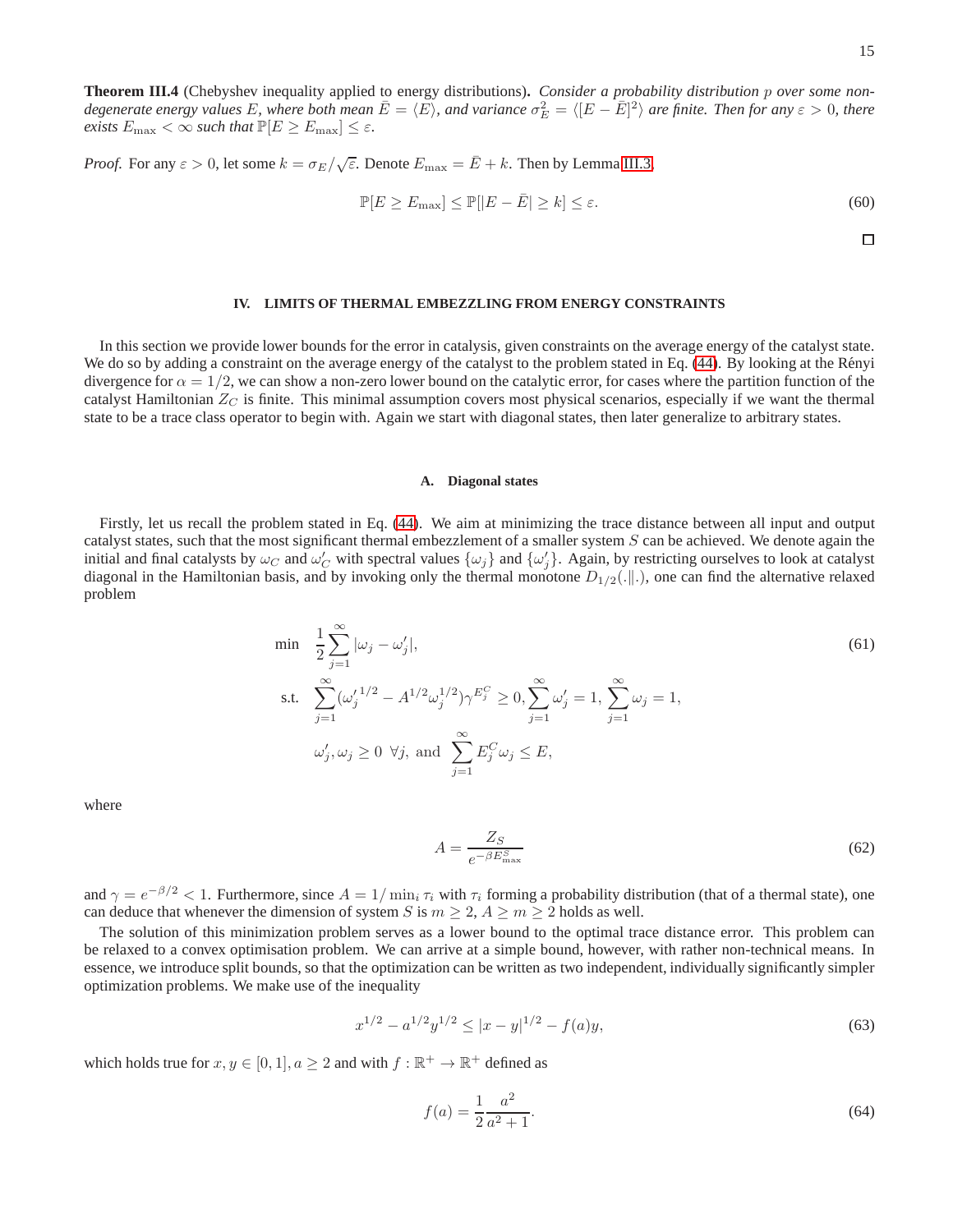$$
\min \quad \frac{1}{2} \sum_{j=1}^{\infty} x_j,
$$
\n
$$
\text{s.t.} \quad \sum_{j=1}^{\infty} \left[ x_j^{1/2} - f(A)\omega_j \right] e^{-\beta E_j^C/2} \ge 0, \sum_{j=1}^{\infty} \omega_j = 1,
$$
\n
$$
x_j, \omega_j \ge 0 \ \forall j, \text{ and } \sum_{j=1}^{\infty} E_j^C \omega_j \le E.
$$
\n
$$
(65)
$$

These are now two independent optimisation problems, by treating  $x_j$  and  $\omega_j$  as independent variables. Define  $\varepsilon_C$  to be the solution of the simple linear problem involving only variables  $\{\omega_i\}$ , which we explicitly write out in Corollary [IV.2.](#page-15-0) In this subproblem, one notes that the constraint on expectation value of the energy implies that the total probability of having relatively low energy eigenvalues cannot be vanishingly small, which we prove in Lemma [IV.1.](#page-15-1) One can then use this fact to place a lower bound on the quantity  $\varepsilon_C$ , which we detail in Corollary [IV.2.](#page-15-0)

<span id="page-15-1"></span>**Lemma IV.1** (Lower bound to sums of eigenvalues). *Consider any probability distribution*  $\{\omega_i\}$  *over ascendingly ordered energy eigenvalues*  $\{E_i^C\}$ , with the property that the energy eigenvalues are unbounded, i.e.  $\lim_{n\to\infty} E_n^C = \infty$ . If the expectation *value of energy*  $\sum_{i=1}^{\infty} \omega_i E_i^C \leq \hat{E}$  for some finite constant  $\hat{E}$ , define for any  $0 < W < 1$ 

$$
j(W) = \min\bigg\{j : E_{j+1}^C > \frac{E}{1 - W}\bigg\}.
$$
\n(66)

*Then*

*Denote*  $\gamma = e^{-}$ 

$$
\sum_{i=1}^{j(W)} \omega_i \ge W. \tag{67}
$$

*Proof.* One can easily prove this by contradiction. Assume that

$$
\sum_{i=1}^{j(W)} \omega_i < W \tag{68}
$$

and therefore  $\sum_{i=j(W)+1}^{\infty} \omega_i > 1 - W$ . This violates the energy constraint, since

$$
\sum_{i=j(W)+1}^{\infty} \omega_i E_i^C > (1 - W) \frac{E}{1 - W} = E.
$$
\n(69)

 $\Box$ 

 $\Box$ 

<span id="page-15-0"></span>**Corollary IV.2** (Lower bound to  $\varepsilon_C$ ). For a set of unbounded energy eigenvalues  $\{E_i^C\}$ , consider the minimization problem

$$
\varepsilon_C = \min \sum_{j=1}^{\infty} \omega_j e^{-\beta E_j^C},
$$
  
s.t. 
$$
\sum_{j=1}^{\infty} \omega_j = 1, \ \omega_j \ge 0 \ \forall j, \text{ and } \sum_{j=1}^{\infty} E_j^C \omega_j \le E.
$$

$$
-\beta \in (0, 1). \ Then \text{for } j(W) = \min\{j : E_{j+1}^C > E/1 - W\},
$$

$$
\varepsilon_C \ge \max_{W \in (0, 1)} W \gamma^{E_j(W)}.
$$
(70)

*Proof.* This is a direct application of Lemma [IV.1,](#page-15-1) since the first and second constraints are satisfied automatically by any probability distribution. Given some  $W \in (0, 1)$ , by Lemma [IV.1](#page-15-1) we know that  $\sum_{i=1}^{j(W)} \omega_i \geq W$ . The objective function then can be lower bounded as

$$
\sum_{i=1}^{\infty} \omega_i e^{-\beta E_i} \ge \sum_{i=1}^{j(W)} \omega_i e^{-\beta E_{j(W)}^C} \ge W \gamma^{E_{j(W)}^C},\tag{71}
$$

for any such W. To obtain the best lower bound, one maximizes over all  $W \in (0,1)$ .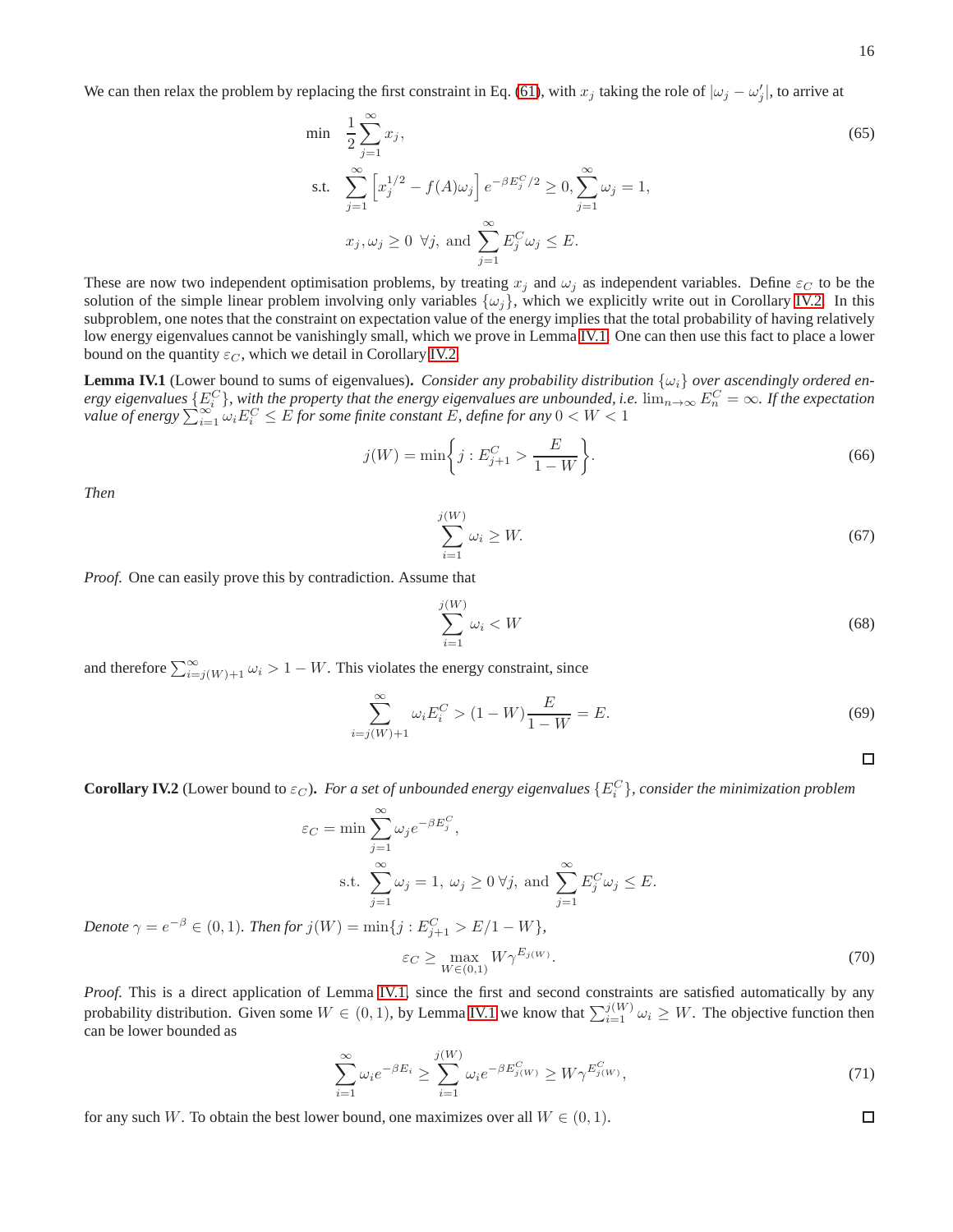**Remark IV.3** (Temperature independence)**.** *The bound obtained in Corollary [IV.2](#page-15-0) is dependent on temperature of the bath, and goes to zero in the limit*  $T \to 0$ *.* 

We have now solved the subproblem involving variables  $\{\omega_i\}$ . Inserting the solution into the former optimisation problem, we arrive at the lower bound for  $\varepsilon$ ,

$$
\min \frac{1}{2} \sum_{j=1}^\infty x_j \quad \text{s.t.} \sum_{j=1}^\infty x_j^{1/2} e^{-\beta E_j^C/2} \ge f(A) \varepsilon_C, \; x_j \ge 0 \;\; \forall j.
$$

The optimal solution for this minimization can easily be lower bounded by considering the Lagrange dual, which is

$$
\max \; -\frac{1}{4}\lambda^2\sum_{j=1}^\infty e^{-\beta E_j^C}+\lambda f(A)\varepsilon_C, \quad \text{s. t. } \lambda\geq 0.
$$

In fact, this can obviously be immediately solved as a quadratic problem in one variable. Let

$$
g(\lambda) = \sum_{j=1}^{\infty} e^{-\beta E_j^C} \lambda^2 + \lambda \varepsilon_C,
$$
\n(72)

and consider the stationary point of the function by setting first derivative w.r.t.  $\lambda$  to zero,

$$
-\frac{1}{2}\lambda\sum_{i}e^{-\beta E_{i}}+f(A)\varepsilon_{C}=0,
$$
\n(73)

where the second derivative is negative, hence this implies a maximum point. Substituting this into the objective function gives  $f(A)\varepsilon_C^2/Z_C$ , and hence we conclude that

$$
\varepsilon \ge \frac{1}{2} \frac{f(A)^2 \varepsilon_C^2}{Z_C}.
$$

In this way, we arrive at the main result.

**Theorem IV.4** (Energy constraint limits the accuracy of thermal catalysis). *Consider the transformation*  $\omega_C \otimes \tau_S \to \omega'_C \otimes \tau_S$  $|E_{\text{max}}^S\rangle\langle E_{\text{max}}^S|$ , where  $d_{\text{opt}} = \frac{1}{2} ||\omega_C - \omega_C'||_1 = \frac{1}{2}\varepsilon$  is the error induced on the catalyst. Then for all catalyst states with finite *average energy,* dopt *is lower bounded by*

$$
d_{\rm opt} \ge \frac{1}{2} \frac{f(A)^2 \varepsilon_C^2}{Z_C},
$$

 $where \ f(x) \ is \ defined \ in \ Eq. (64), \ A = Z_S/e^{-\beta E_{\max}^S}, \ \varepsilon_C = \max_{W \in (0,1)} W \gamma^{E_{j(W)}^C} \ and \ j(W) = \min\{j : E_{j+1}^C > E/(1-W)\}.$  $where \ f(x) \ is \ defined \ in \ Eq. (64), \ A = Z_S/e^{-\beta E_{\max}^S}, \ \varepsilon_C = \max_{W \in (0,1)} W \gamma^{E_{j(W)}^C} \ and \ j(W) = \min\{j : E_{j+1}^C > E/(1-W)\}.$  $where \ f(x) \ is \ defined \ in \ Eq. (64), \ A = Z_S/e^{-\beta E_{\max}^S}, \ \varepsilon_C = \max_{W \in (0,1)} W \gamma^{E_{j(W)}^C} \ and \ j(W) = \min\{j : E_{j+1}^C > E/(1-W)\}.$ *In other words, thermal embezzling of diagonal states with arbitrary accuracy is not possible.*

## **B. Arbitrary states**

Similar to our previous discussions in Section [III B](#page-13-3), when the states  $\rho_S$  or  $\rho_S'$  are non-diagonal, we can still obtain a state dependent lower bound for the embezzling error. For any state  $\rho_S$ ,  $\rho'_S$ , let us define the quantity

$$
\kappa_2(\rho_S, \rho_S') := D_{1/2}(\rho_S' || \tau_S) - D_{1/2}(\rho_S || \tau_S). \tag{74}
$$

Then a lower bound can be obtained by following the steps as proved in Section [IV A,](#page-14-3) only now replacing the constant A defined in Eq. [\(62\)](#page-14-4) with a state-dependant function.

**Lemma IV.5.** For arbitrary states  $\rho_S$  and  $\rho'_S$ , consider the transformation  $\omega_C \otimes \rho_S \to \omega'_C \otimes \rho'_S$ , where  $d_{\text{opt}} = \frac{1}{2} ||\omega_C - \omega'_C||_1 =$  $\frac{1}{2}\varepsilon$  is the error induced on the catalyst. Then for all catalyst states with finite average energy,  $d_{\rm opt}$  is lower bounded by

$$
d_\text{opt} \geq \frac{1}{2} \frac{f(2^{\kappa_2(\rho_S, \rho_S')})^2 \varepsilon_C^2}{Z_C},
$$

*where*  $f(x)$  *is defined in Eq.* [\(64\)](#page-14-2),  $\kappa_2(\rho_S, \rho_S') = D_{1/2}(\rho_S' || \tau_S) - D_{1/2}(\rho_S || \tau_S)$ ,  $\varepsilon_C = \max_{W \in (0,1)} W \gamma^{E_{j(W)}^C}$  and  $j(W) =$  $\min\{j:E_{j+1}^C>E/1-W\}$ . This implies that thermal embezzling with arbitrary accuracy using a diagonal catalyst is not *possible.*